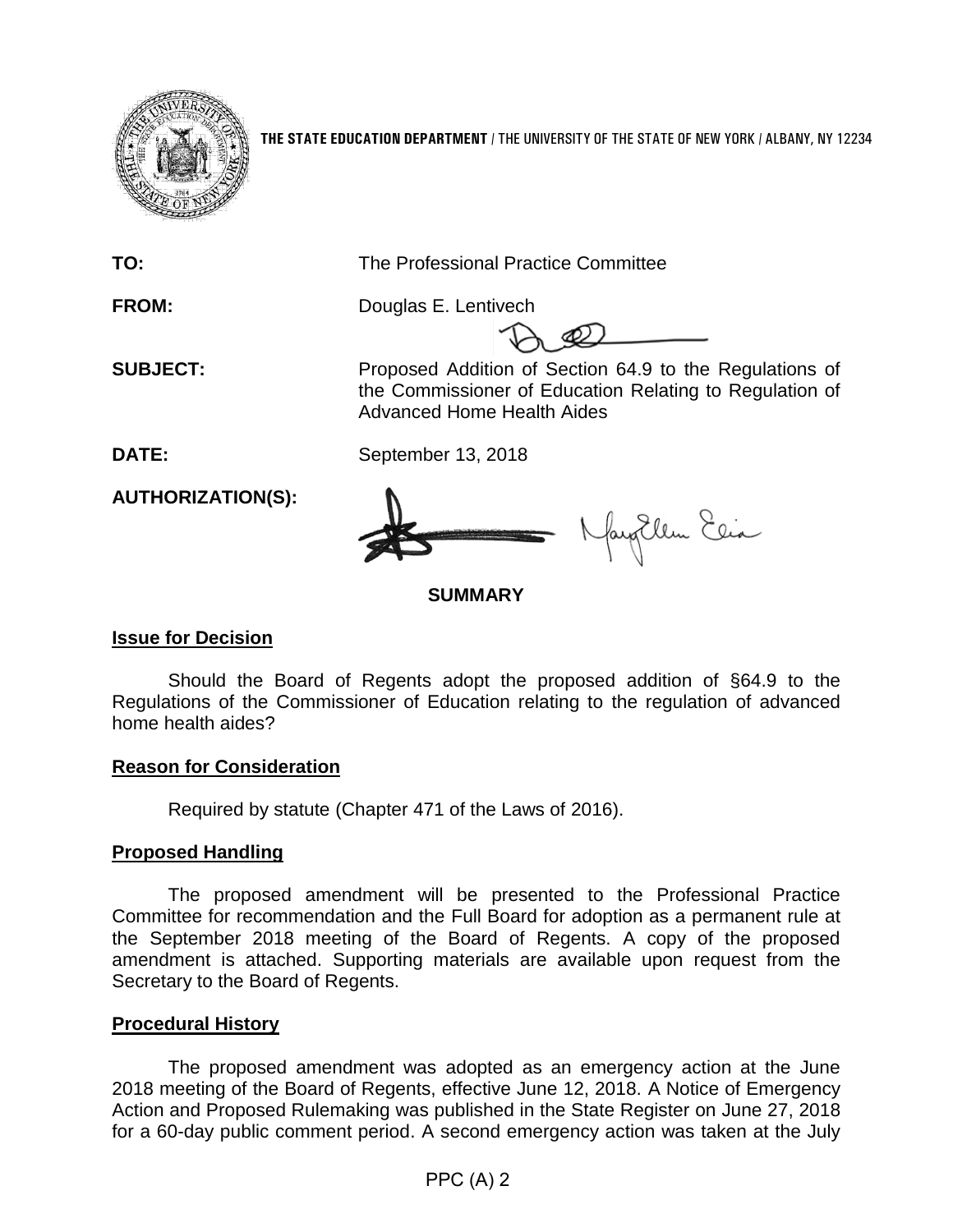2018 meeting, in order to ensure that the emergency rule remained continuously in effect until it could be permanently adopted at the September 17-18, 2018 Regents meeting.

Following the 60-day public comment period required under the State Administrative Procedure Act, the Department received multiple comments from seven separate commenters. An Assessment of Public Comment is attached, however, no change in the proposed amendment is recommended at this time.

## **Background Information**

Chapter 471 of the Laws of 2016 (Chapter 471) amended the Education Law and the Public Health Law, effective May 28, 2018, to authorize registered professional nurses (RNs) to assign advanced home health aides (AHHAs) to provide nursing care (known as "advanced tasks") to certain hospice and home care patients. Chapter 471 also established training requirements for AHHAs and requires them to perform advanced tasks under the direct supervision of an RN. In addition, Chapter 471 requires the AHHA and RN to work for the same hospice, home care services agency, or enhanced assisted living residence licensed by the New York State Department of Health (DOH).

Additionally, Chapter 471 requires the Commissioner of Education to develop regulations, in consultation with the Commissioner of DOH, to implement its amendments to the Education Law provisions. Chapter 471 requires DOH to maintain a "registry" of AHHAs and adopt regulations relating to the limitations of AHHAs' authorization to perform certain advanced tasks. Chapter 471 further requires DOH to perform criminal history background checks of certain hospice employees who provide home care. Chapter 471 also requires DOH to notify the Department if an RN engages in "improper behavior" while supervising AHHAs.

Chapter 471 was enacted to expand access to home care to enable more people to live in home and community-based settings in order to assist in ensuring that care is provided to New Yorkers in the most integrated settings possible, as required by law (see, Olmstead v. L.C., 527 U.S. 581 [1999]; Executive Order No. 84 [available at https://www.governor.ny.gov/news/no-84-establishing-olmstead-plan-development-andimplementation-cabinet]).

The Department has worked collaboratively with DOH to implement Chapter 471 by, among other things, developing the proposed amendment, in consultation with DOH, as well as the requirements to become an AHHA and the standards for AHHA training programs. In addition, the Department and DOH have agreed on a written AHHA competency examination, the Medication Aide Certification Examination, which was created by the National Council for the State Boards for Nursing.

The proposed addition of § 64.9 to the Regulations of the Commissioner of Education establishes the requirements for becoming an AHHA, the assignment of advanced task to AHHAs, the direct supervision of AHHAs by RNs, the performance of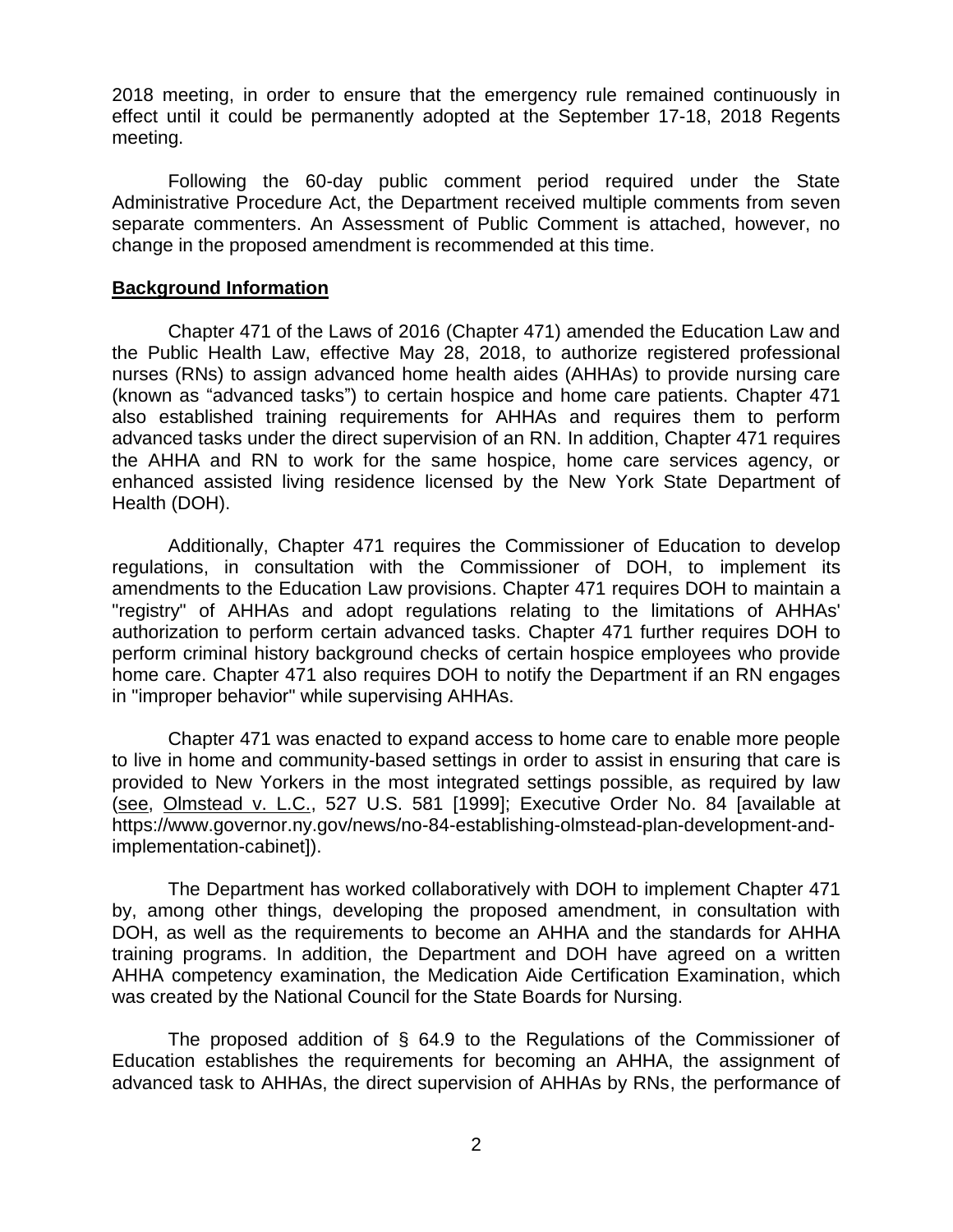advanced tasks by AHHAs, AHHA training and competency, and AHHA training programs.

Subdivision (a) of the proposed addition of §64.9 of the Regulations of the Commissioner of Education defines, among other things, such terms as "advanced home health aide", "advanced task", "direct supervision", "client", and "home health services entity".

Subdivision (b) of the proposed addition of §64.9 of the Regulations of the Commissioner of Education establishes the criteria that RNs must comply with when assigning an AHHA to perform one or more advanced tasks for a health care or hospice patient.

Subdivision (c) of the proposed addition of §64.9 of the Regulations of the Commissioner of Education establishes the criteria that RNs must comply with when supervising AHHAs who perform advanced tasks.

Subdivision (d) of the proposed addition of §64.9 of the Regulations of the Commissioner of Education establishes the criteria that AHHAs must comply with when performing advanced tasks for a home care or hospice patient.

Subdivision (e) of the proposed addition of §64.9 of the Regulations of the Commissioner of Education establishes the criteria that a home health aide must meet to qualify for certification as an AHHA.

Subdivision (f) of the proposed addition of §64.9 of the Regulations of the Commissioner of Education establishes criteria for AHHA Training Programs.

A draft copy of the proposed amendment was shared with stakeholders, including, but limited to DOH, the New York State Association of Health Care Providers, the New York State Chapter of the American Nurses Association, the New York Organization of Nurse Executives and Leaders, the New York State Nurses Association, the New York State Home Care Association, and 1199 SIEU (United Healthcare Workers East).

## **Related Regents Items**

[June 2018: Proposed Addition o](http://www.regents.nysed.gov/common/regents/files/618ppca2.pdf)f §64.9 to the Regulations of the Commissioner of Education Relating to Regulation of Advanced Home Health Aides (http://www.regents.nysed.gov/common/regents/files/618ppca2.pdf)

[July 2018: Proposed Addition o](http://www.regents.nysed.gov/common/regents/files/718brca8.pdf)f §64.9 to the Regulations of the Commissioner of Education Relating to Regulation of Advanced Home Health Aides (http://www.regents.nysed.gov/common/regents/files/718brca8.pdf)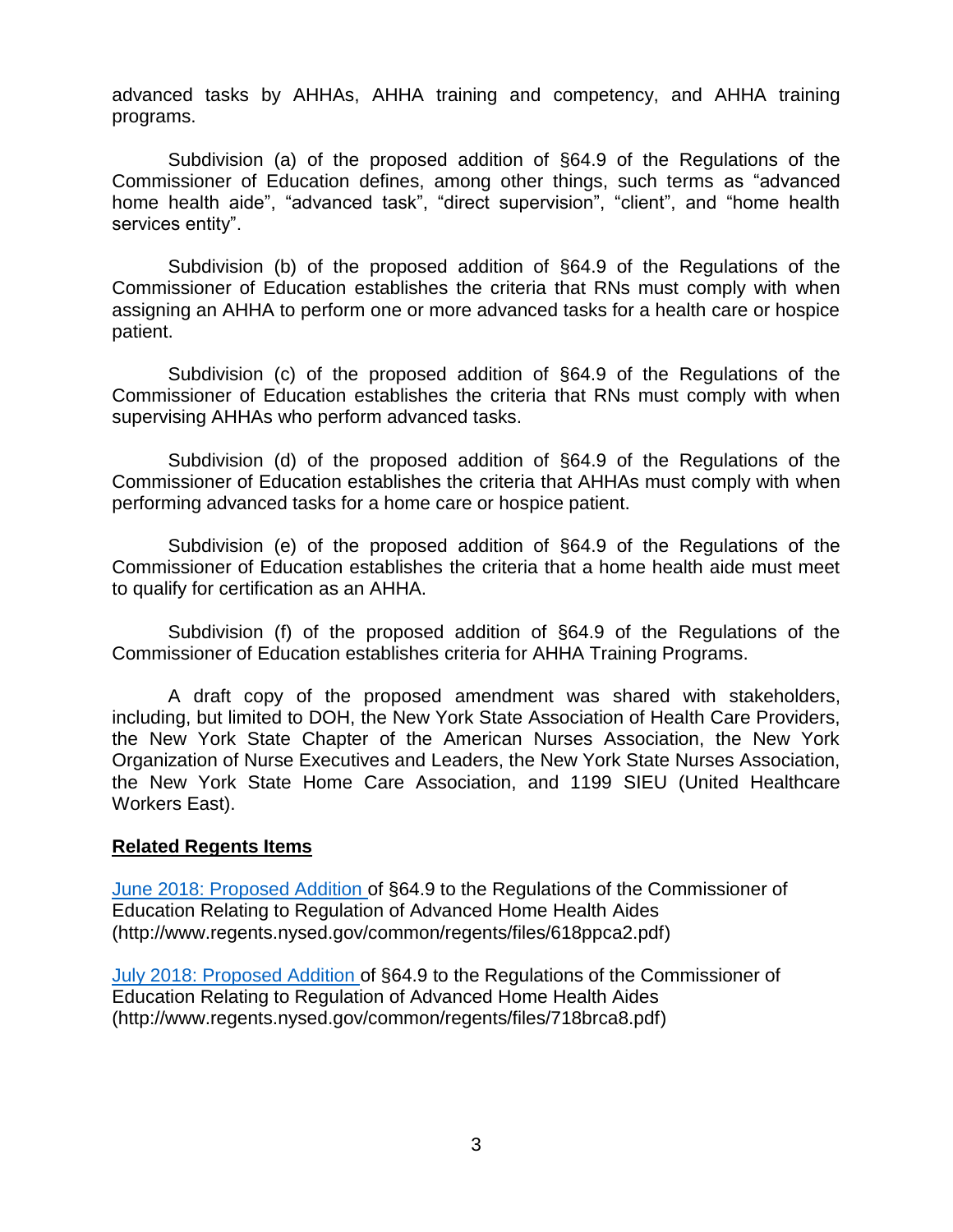# **Recommendation**

It is recommended that the Board of Regents take the following action:

VOTED: That §64.9 of the Regulations of the Commissioner of Education be added, as submitted, effective October 3, 2018.

## **Timetable for Implementation**

If adopted at the September 17-18, 2018 Regents meeting, the proposed rule will take effect on October 3, 2018.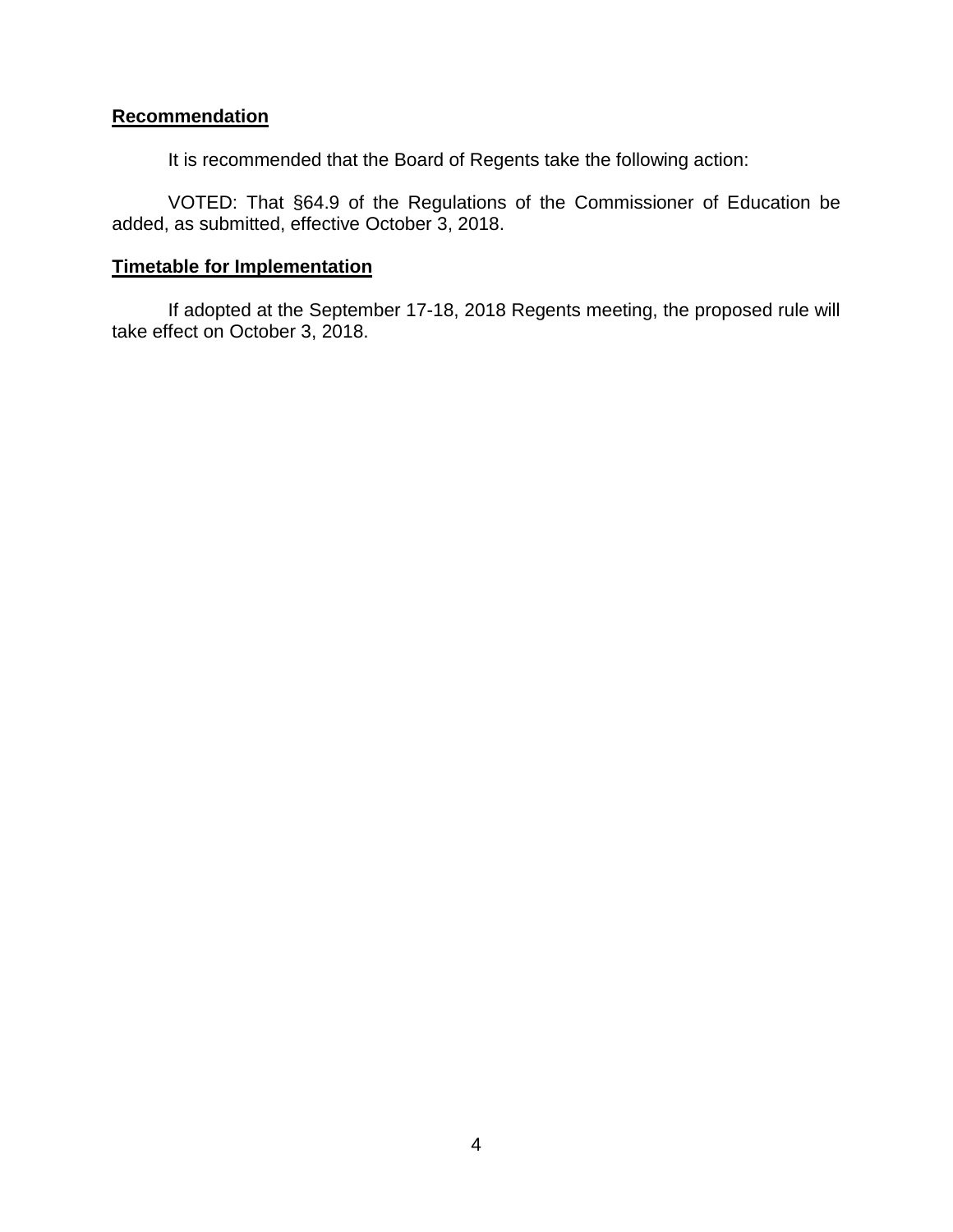## **Attachment A**

# AMENDMENT TO THE REGULATIONS OF THE COMMISSIONER OF EDUCATION

Pursuant to sections 207, 212, 6504, 6507, 6906, 6908 and 6909 of the Education Law and Chapter 471 of the Laws 2016

1. Section 64.9 of the Regulations of the Commissioner of Education is added, as follows:

§64.9 Advanced Home Health Aides

(a) Definitions. As used in this section:

(1) Health services entity means a home care services agency licensed or certified pursuant to article thirty-six of the public health law, a hospice program certified pursuant to article forty of the public health law or an enhanced assisted living residence licensed pursuant to article seven of the social services law and certified pursuant to article forty-six B of the public health law.

(2) RN means a registered professional nurse who is licensed and registered to practice nursing pursuant to article one hundred thirty-nine of the education law and is employed by a health services entity to provide nursing services, including the direct supervision of advanced home health aides or AHHAs, for clients of the health services entity.

(3) Home care services worker registry means the New York State home care services worker registry that is maintained by the department of health pursuant to subdivision (9) of section thirty-six hundred thirteen of the public health law.

(4) Advanced home health aide or AHHA means a certified home health aide who has met all requirements to perform advanced tasks as set forth in subdivision (2) of section sixty-nine hundred eight of the education law and this section and is currently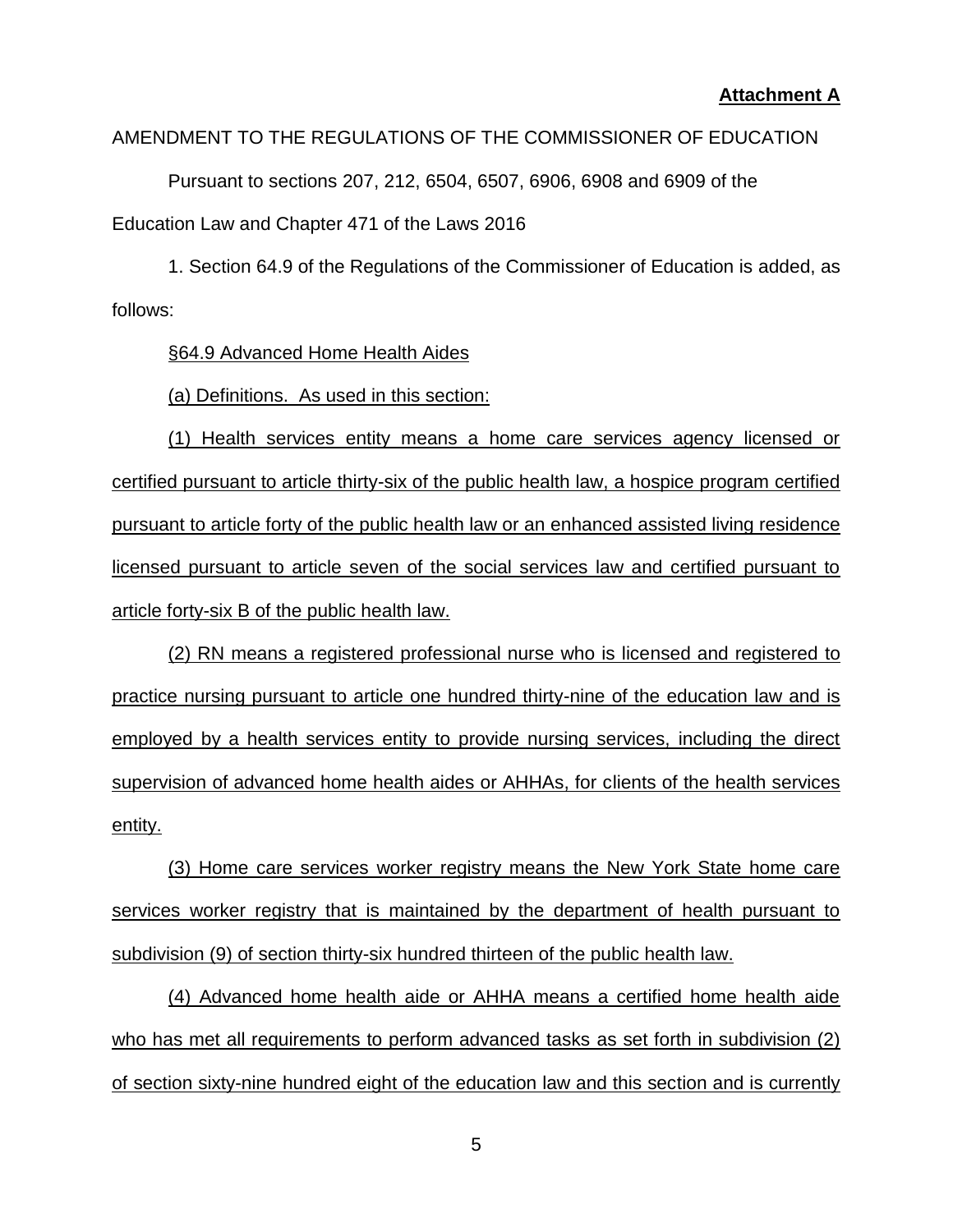listed in the home care services worker registry, as defined in paragraph (3) of this subdivision, as having satisfied all applicable requirements for performing advanced tasks as an advanced home health aide.

(5) Routine medications means medications that are: (i) prefilled or otherwise packaged in a manner that promotes relative ease of administration; (ii) routinely administered to a client with stable health; and, (iii) administered by the following routes only: (a) oral; (b) sublingual; (c) buccal; (d) ophthalmic; (e) otic; (f) nasal; (g) rectal; (h) vaginal; (i) topical; or, (j) inhaled through the nose or mouth. Stable health means that a client's physiologic status is not in flux and changes in health status that require emergency or immediate medical intervention are not expected or foreseeable.

(6) Advanced tasks mean health care tasks delineated in subdivision (2) of section sixty-nine hundred eight of the education law and this section. Provided that if a health services entity has established a systematic approach to address drug diversion, advanced tasks shall include the following medication administration tasks: (i) the administration of routine medications as defined in paragraph (5) of this subdivision; (ii) a subcutaneous or intramuscular injection of low molecular weight heparin or medication prescribed to treat diabetes; and, (iii) the use of a prefilled auto-injector of naloxone or epinephrine in an emergency. Advanced tasks shall not include: (i) converting or calculating the dose of any medication or determining a client's need for medications; (ii) medication administration through enteral feeding tubes, including, but not limited to, gastrostomy or nasogastric tubes; (iii) medication administration parenterally, except for certain routine medications and injections as expressly provided for in this paragraph; (iv) tasks involving the use of intravenous or subcutaneous infusion devices on a client; (v) tasks involving the use of a mechanical ventilator on a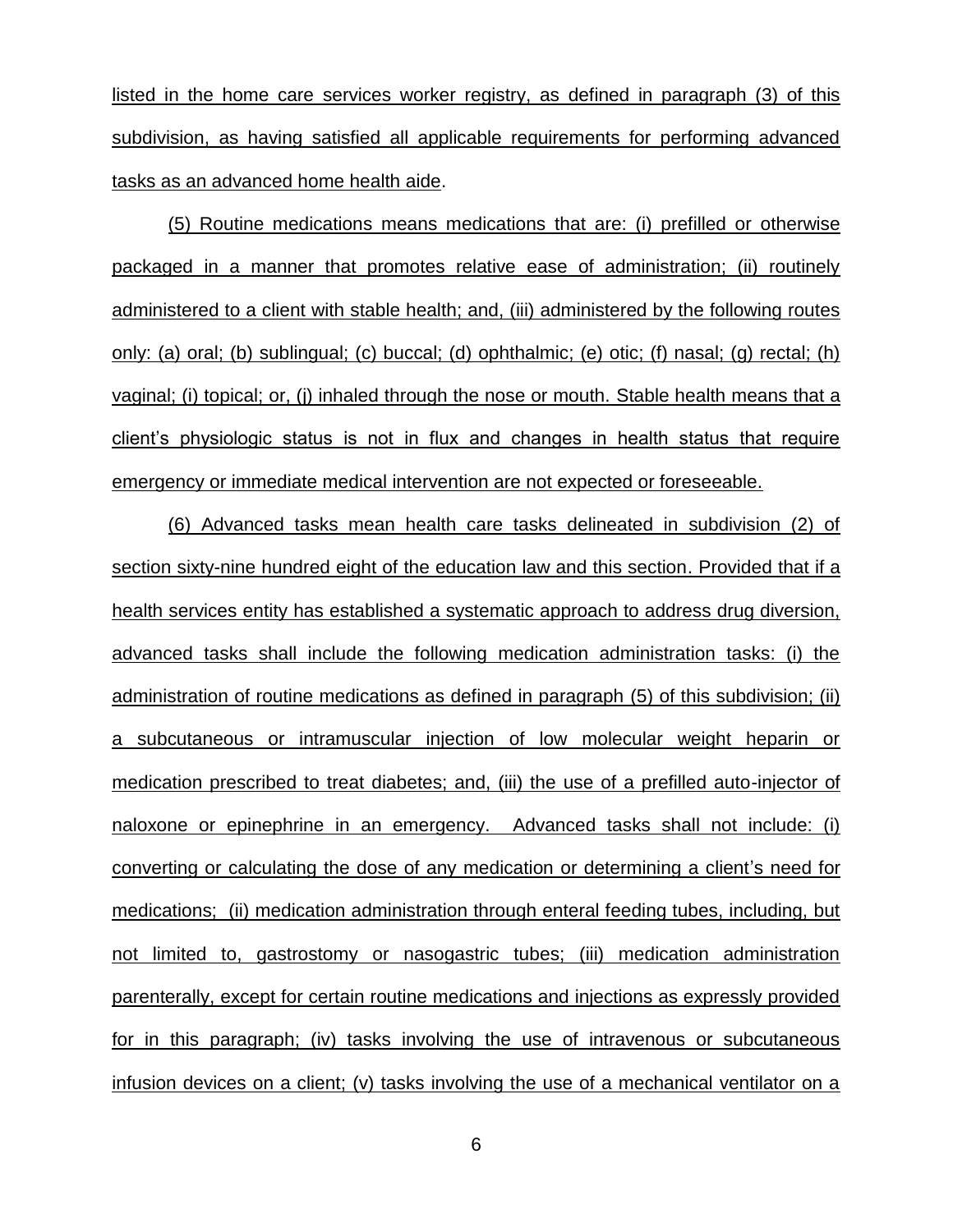client; (vi) tasks involving sterile or aseptic technique, except for the administration of injections as expressly provided for in this paragraph; (vii) tasks involving professional nursing judgment, observation, monitoring or assessment of a client; and, (viii) tasks that are outside the scope of practice of a licensed practical nurse.

(7) Direct supervision means the provision by an RN of training, guidance, direction and oversight relating to the performance of advanced tasks by an AHHA, including periodic assessment of the AHHA's performance of advanced tasks. Such direct supervision shall be determined by the RN responsible for supervising such advanced tasks, based upon the complexity of such advanced tasks, the skill and experience of the AHHA assigned to perform the advances tasks, and the health status of the client for whom the advanced tasks are being performed, provided that, at a minimum: (i) the RN, while on duty, shall be continuously available to speak with the AHHA by telephone and by other means as appropriate and shall personally visit a client or arrange for another qualified licensed health professional, such as another RN, to visit the client whenever necessary to protect the health and safety of the client; (ii) the RN performs an initial and thereafter regular and ongoing assessment of the client's needs; (iii) the supervising RN or another supervising RN shall visit the client no less than once every two weeks for the purpose of supervising the services provided by the AHHA by, among other things, personally observing, evaluating, and overseeing the provision of such services.

(8) Client means a patient, resident or other individual who receives nursing and possibly other health services from a health services entity in accordance with articles thirty-six, forty or forty-six-B of the public health law.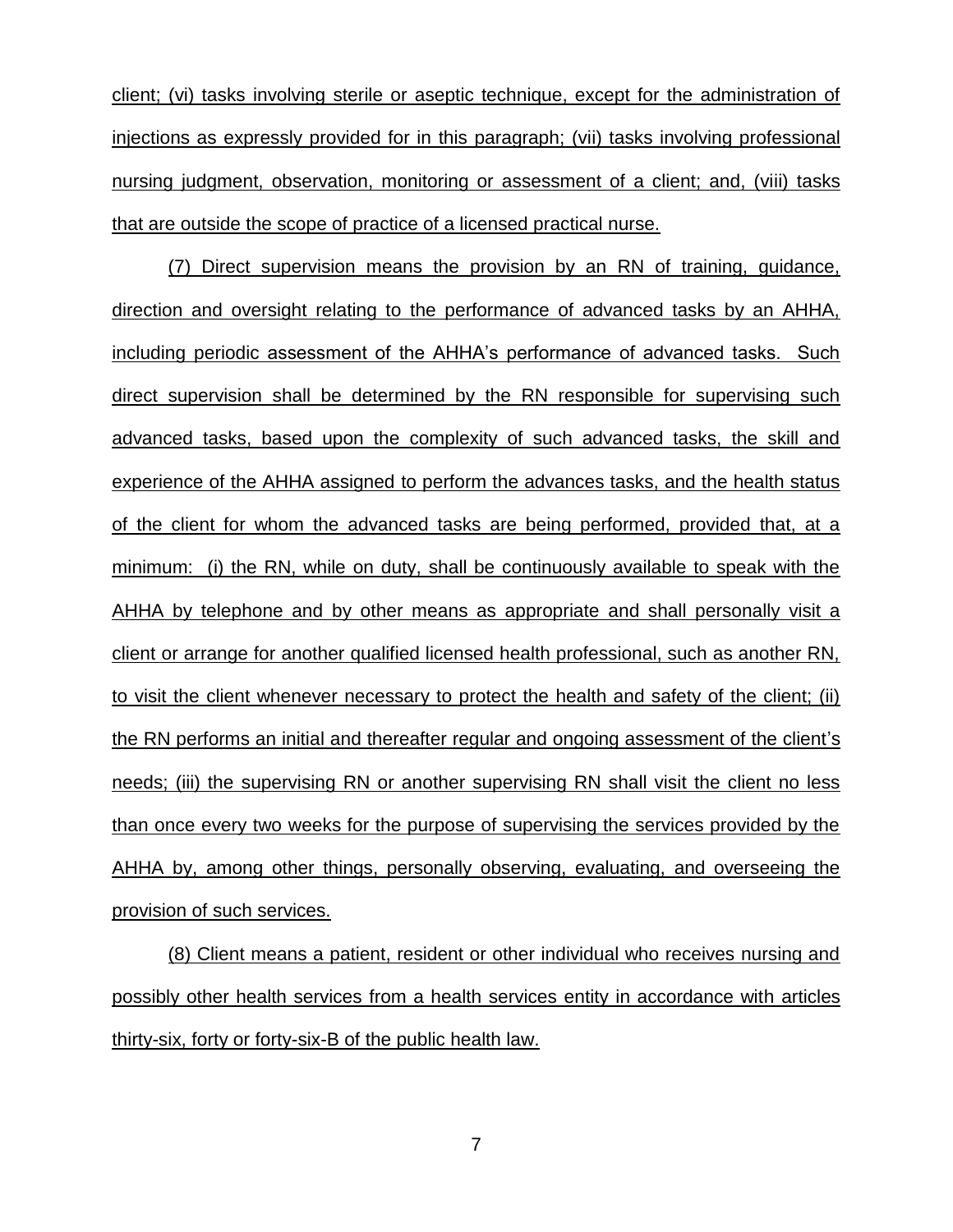(9) Established systematic approach to address drug diversion means that a health services entity has written policies and procedures in place to prevent drug diversion and address suspected incidents of drug diversion, which are periodically reviewed as part of the entity's quality assurance program.

(10) Case mix complexity and geographic considerations means the clinical complexity of the clients who are being served and the geographic distance(s) RNs travel to supervise the AHHAs providing services that should be considered when assigning AHHAs to care for clients and for RN supervision.

(b) Assignment of Advanced Tasks.

An RN, while employed by a health services entity, may assign an AHHA to perform one or more advanced tasks for a client of the health services entity in accordance with subdivision eight of section sixty-nine hundred nine of the education law and this section.

(1) Prior to assigning an AHHA to perform an advanced task for a client, the RN shall: (i) complete a nursing assessment to ascertain the client's current health status and care needs; (ii) provide case specific training to the AHHA and verify that the AHHA can safely and competently perform the advanced task for the client; and (ii) provide to the AHHA written, client specific instructions for performing the advanced task and criteria for identifying, reporting and responding to problems, errors or complications. In addition to the foregoing, prior to assigning an AHHA to administer medications to a client, the RN shall evaluate the client's current medication use and prescribed drug regimen to identify and resolve any discrepancies.

(2) The RN shall not assign an advanced task to an AHHA unless: (i) the client's health status is stable; (ii) the advanced task to be assigned is consistent with a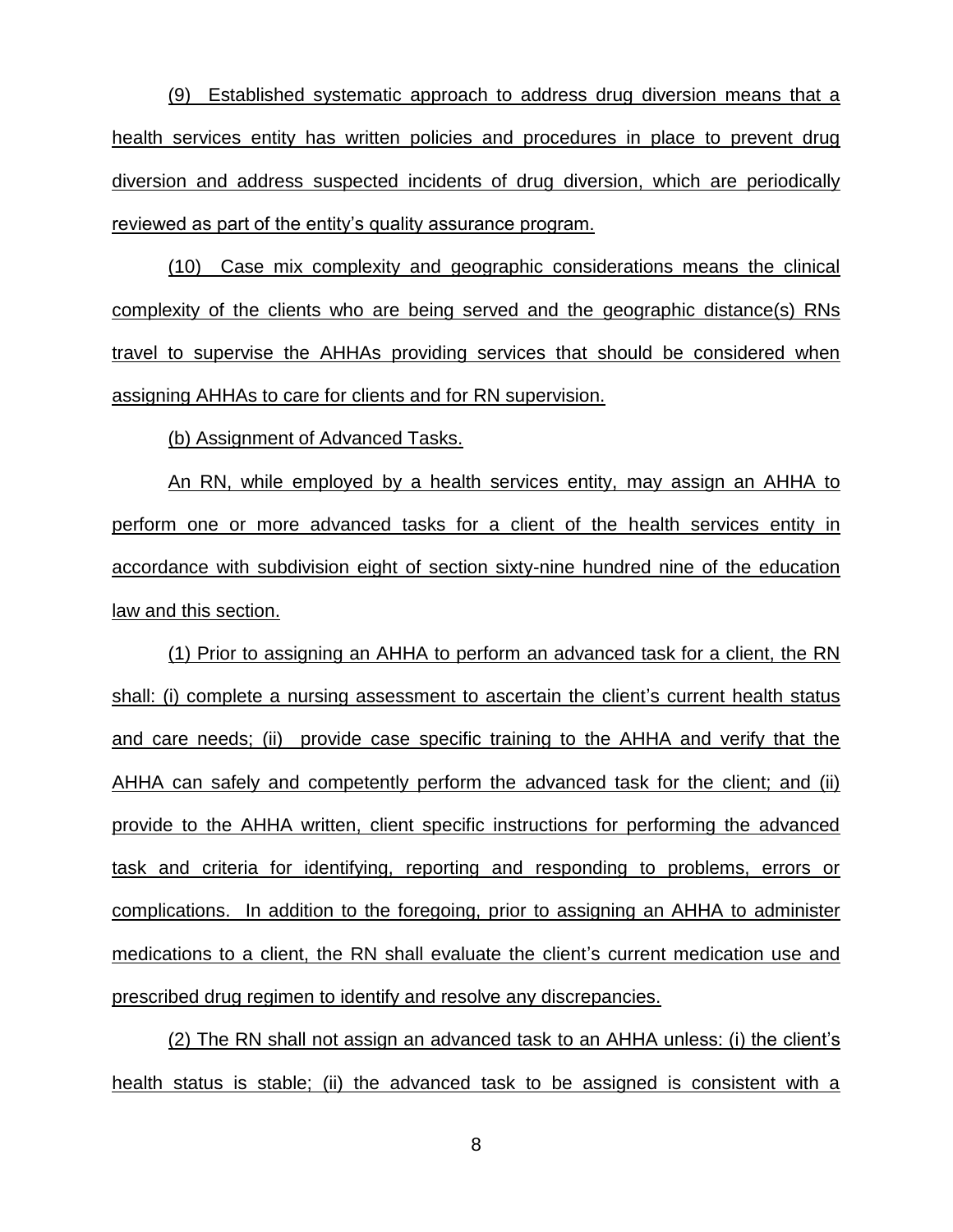physician's, nurse practitioner's or prescriber's ordered or prescribed care; (iii) the client (or when the client lacks capacity to consent, a person authorized by law to consent for the client) has consented to the assignment of advanced tasks to the AHHA; (iv) the health services entity has written policies and procedures in effect covering the assignment and performance of advanced tasks in accordance with applicable law; (v) the AHHA has demonstrated to the satisfaction of the supervising RN that he or she can competently perform the advanced task to be assigned; (vi) the AHHA has agreed to perform the advanced task, including, but not limited to, documenting the performance of the task; and, (vii) the AHHA is able to communicate effectively with the client and understands the client's needs.

(3) Multiple authorized RNs employed by a health services entity may jointly agree to assign one or more advanced tasks to an AHHA, provided that only one RN shall be required to determine if the AHHA has demonstrated competency in each advanced task(s) to be performed in accordance with subsection (b) of this section. An AHHA is not authorized to modify an assignment or assign or reassign advanced task(s) to any other individual.

(4) Only a supervising RN shall be authorized to revoke or modify an assigned advanced task(s) to be performed by an AHHA.

(5) The RN shall document the assignment advanced task(s) to each AHHA and any modification or termination of an assignment in the client's individualized service or care plan or health record.

(c) Direct Supervision of AHHAs.

An RN, while employed by a health services entity, may provide direct supervision of an AHHA who performs assigned advanced tasks for a client of the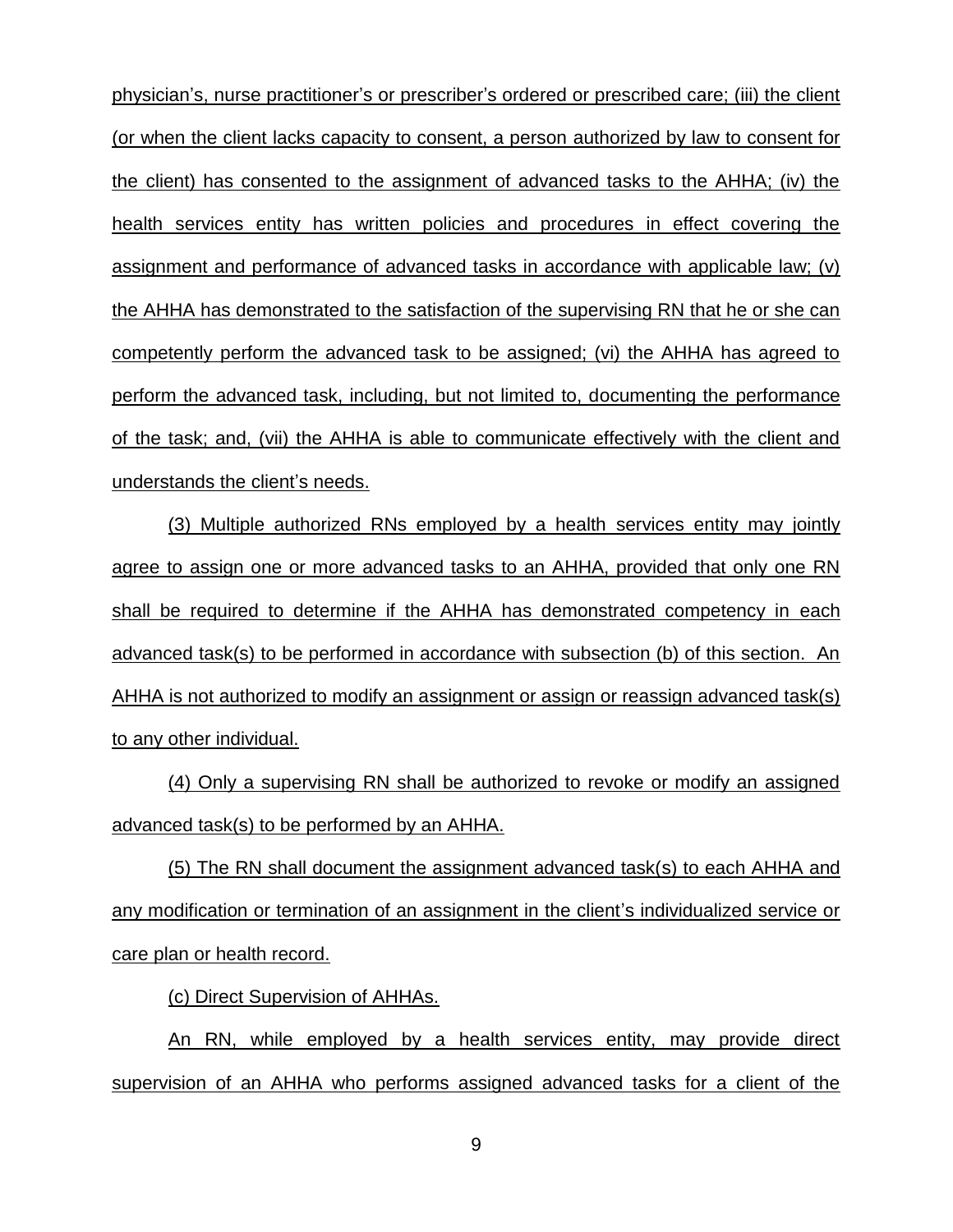health services entity. The RN who provides such direct supervision shall, at a minimum: (1) be aware of the client's current health status, health care needs and the client's individualized plan of care; (2) be authorized to assign, revoke or modify assigned advanced tasks to an AHHA in accordance with this section; and, (3) consider client care needs, case mix complexity and geographic considerations to ensure that the number of clients serviced by the RN is reasonable and prudent. An RN may provide direct supervision to more than one AHHA at a time.

(d) Performance of Advanced Tasks.

(1) An AHHA, while employed by a health services entity, may perform one or more advanced tasks for a client of the health services entity under the direct supervision of an RN, provided that: (1) an RN assigned the performance of the advanced task(s) in writing to the AHHA in accordance with subsection (b) of this section; and, (2) the AHHA shall comply with written instructions from an assigning or supervising RN pertaining to the performance of the advanced task(s) assigned to him or her.

(2) An AHHA shall not perform an advanced task if the client refuses the care from the AHHA, or when the client lacks capacity to consent, a person authorized by law to consent for the client, refuses the care.

(3) If an AHHA determines that he or she is unable to perform an advanced task, the AHHA shall promptly notify the supervising RN.

(4) An AHHA shall document the performance or nonperformance of each assigned advanced task in the client's individualized service or care plan or health record.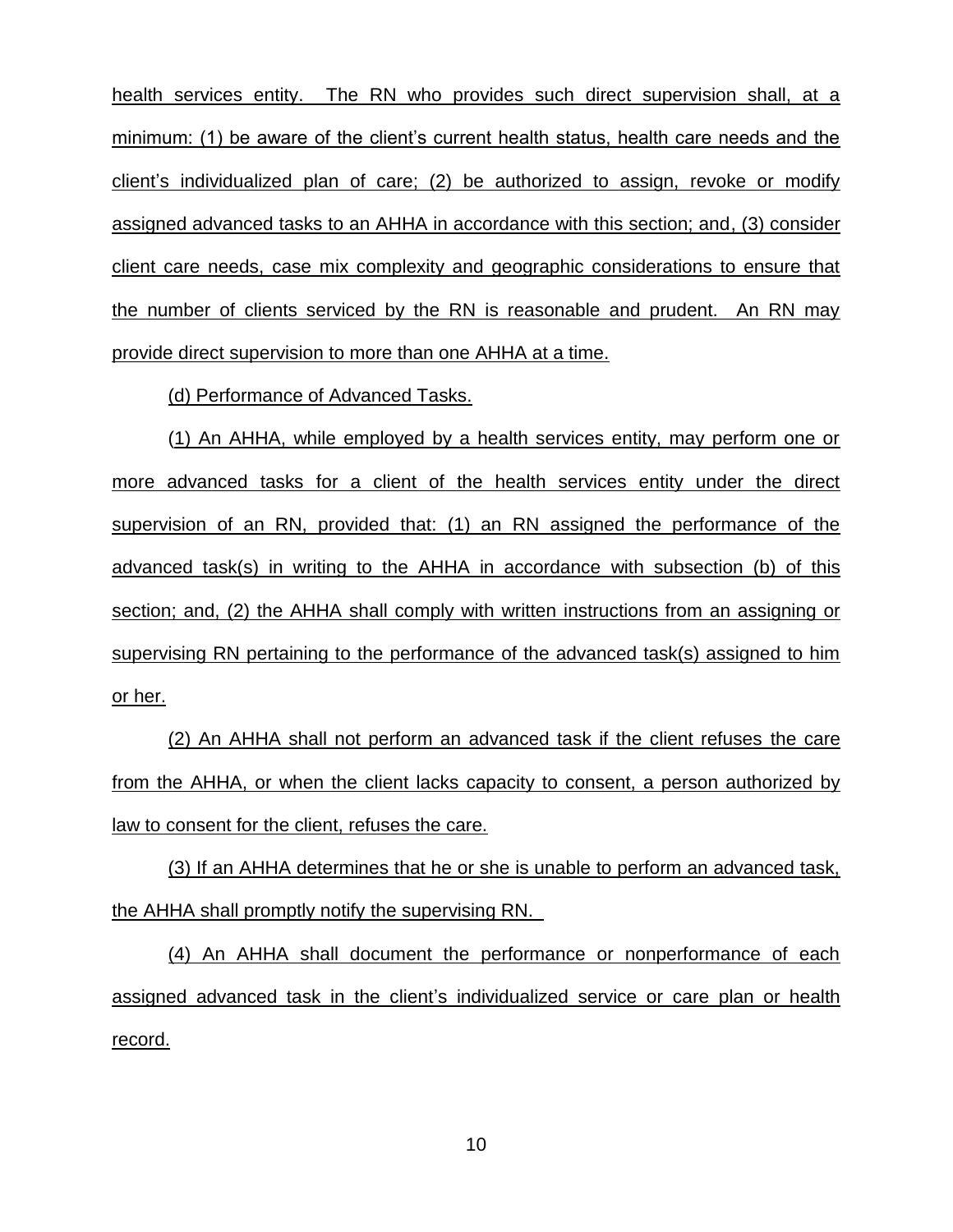(5) An AHHA shall not or hold him or herself out or accept employment as a person licensed to practice nursing pursuant to article thirty-nine of the education law.

(e) AHHA Training and Competency Requirements.

To qualify for certification as an AHHA, an individual shall: (1) be currently listed in the home care worker registry as having satisfied all applicable requirements for certification as a home health aide; (2) have at least one year of experience providing either home health or personal care services, or a combination of the same, as a certified home health aide or while working for a home health services entity; (3) successfully complete an approved advanced home health aide training program; (4) pass one or more department approved competency examinations; and, (5) meet other requirements as determined by the department of health.

(f) Advanced Home Health Aide Training Programs.

(1) No advanced home health aide training program shall be offered unless approved by the department pursuant to this paragraph or by the department of health. To be considered for approval, the program sponsor shall be currently authorized by the department or the department of health to offer a certified home health aide training program. The department may approve a program sponsor to offer an advanced home health aide training program for terms of up to three years, to be co-terminus with the approval of the program sponsor's certified home health aide training program. Program sponsors seeking initial approval or to renew approval to offer an advanced home health aide training program shall submit a completed application and information as required by the department, as well as any applicable fee.

(2) Before being offered admission into an advanced home health aide training program, the program sponsor shall, at a minimum, verify that each candidate: (i) has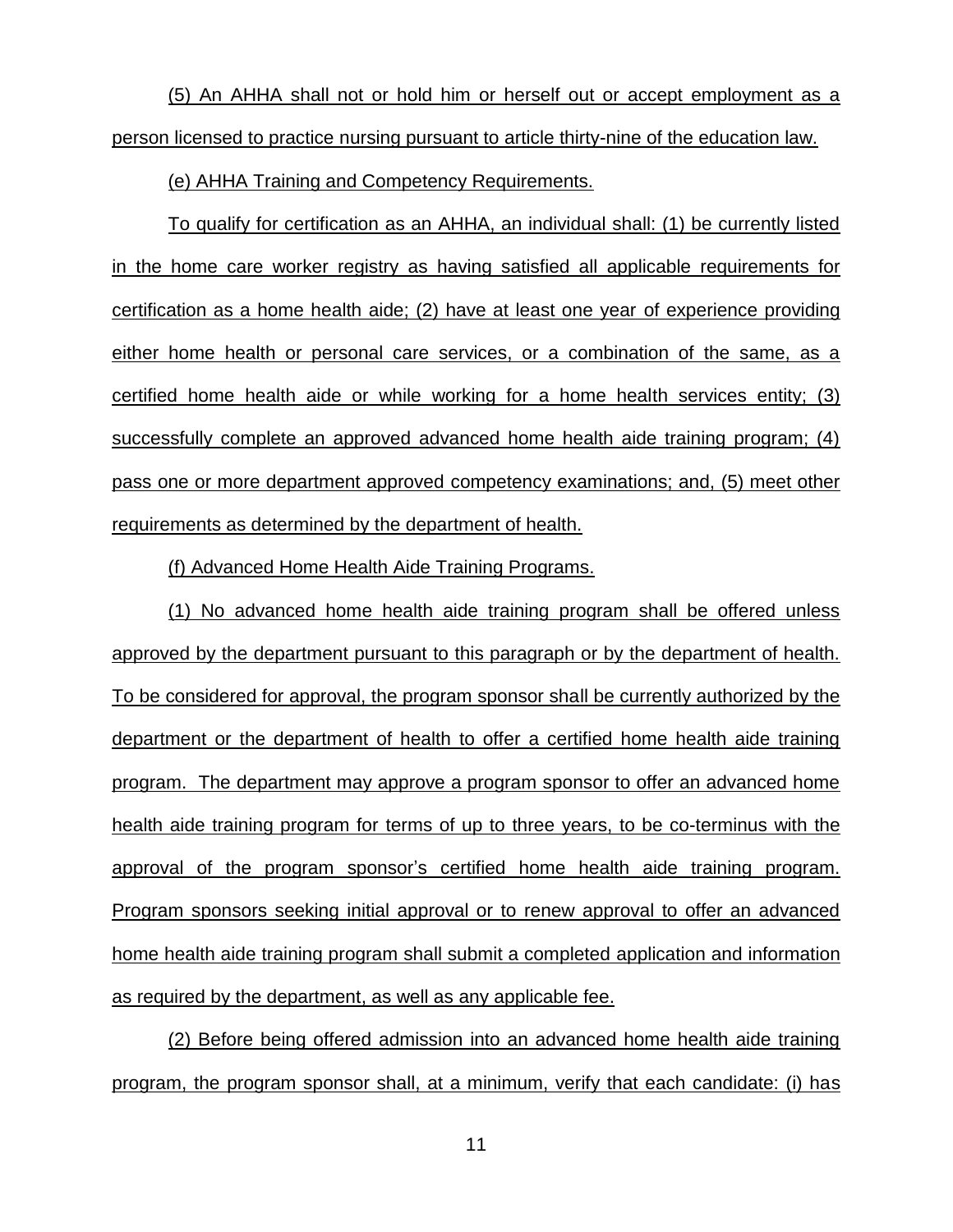earned a high school diploma or a high school equivalency diploma; (ii) is currently listed in the home care worker registry as having satisfied all applicable requirements for certification as a home health aide; and, (iii) has completed at least one year of experience providing home health or personal care services, or a combination of the same, as a certified home health aide or while working for a health services entity.

(3) The advanced home health aide training program curriculum shall include at least eighty hours of didactic classroom and skills laboratory training and at least fortyfive hours of supervised practical training, which shall not be offered until at least three hours of didactic classroom training have been provided. The advanced home health aide training program curriculum shall address at least the following topics: (i) the assignment of advanced tasks; (ii) working with supervising RNs; (iii) infection control, injections and injection safety; (iv) documentation relating to advanced tasks; (v) medication administration; (vi) client communication; and, (vii) preparation for taking a department approved competency examination. Supervised practical training shall be provided in a home care setting in which the student performs advanced tasks for a client while under the personal supervision of a registered professional nurse with a minimum of two years of nursing experience, at least one year of which must be in home health care.

(4) As a requirement for successful completion an advanced home health aide training program, the program sponsor shall ensure that each student has successfully completed a competency evaluation, as determined by a registered professional nurse, after he or she has personally observed the student perform the tasks described in subparagraphs (i) through (vi) of paragraph (3) of this subdivision. The other topics may be evaluated through written examination, oral examination, or observation of an AHHA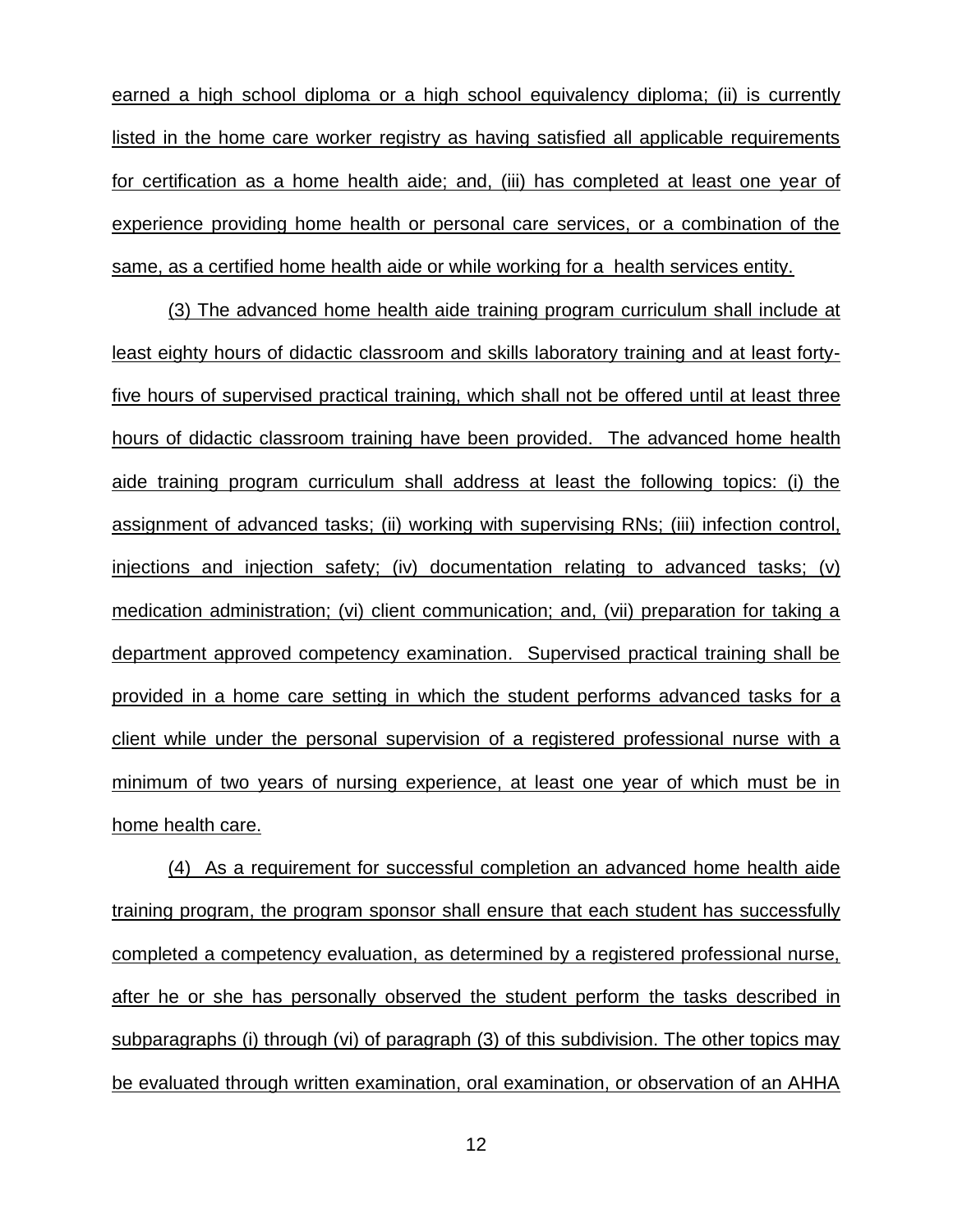performing tasks. The program sponsor shall notify the home care services worker registry when a student has successfully completed the program sponsor's advanced home health aide training program.

(5) The program sponsor shall, upon notification by the department of health that a student has completed all requirements for certification as an AHHA, including passing a competency test required by the department, issue a certificate to the student.

(6) The program sponsor shall maintain, for at least six years, records relating to the operation of the advanced home health aide training program, including but not limited to, approved curricula and curricular changes, faculty, and records that demonstrate that each student has met all criteria for enrolling in the advanced home health aide training program and whether the student has completed the program. The program sponsor shall make such records available to the department upon request.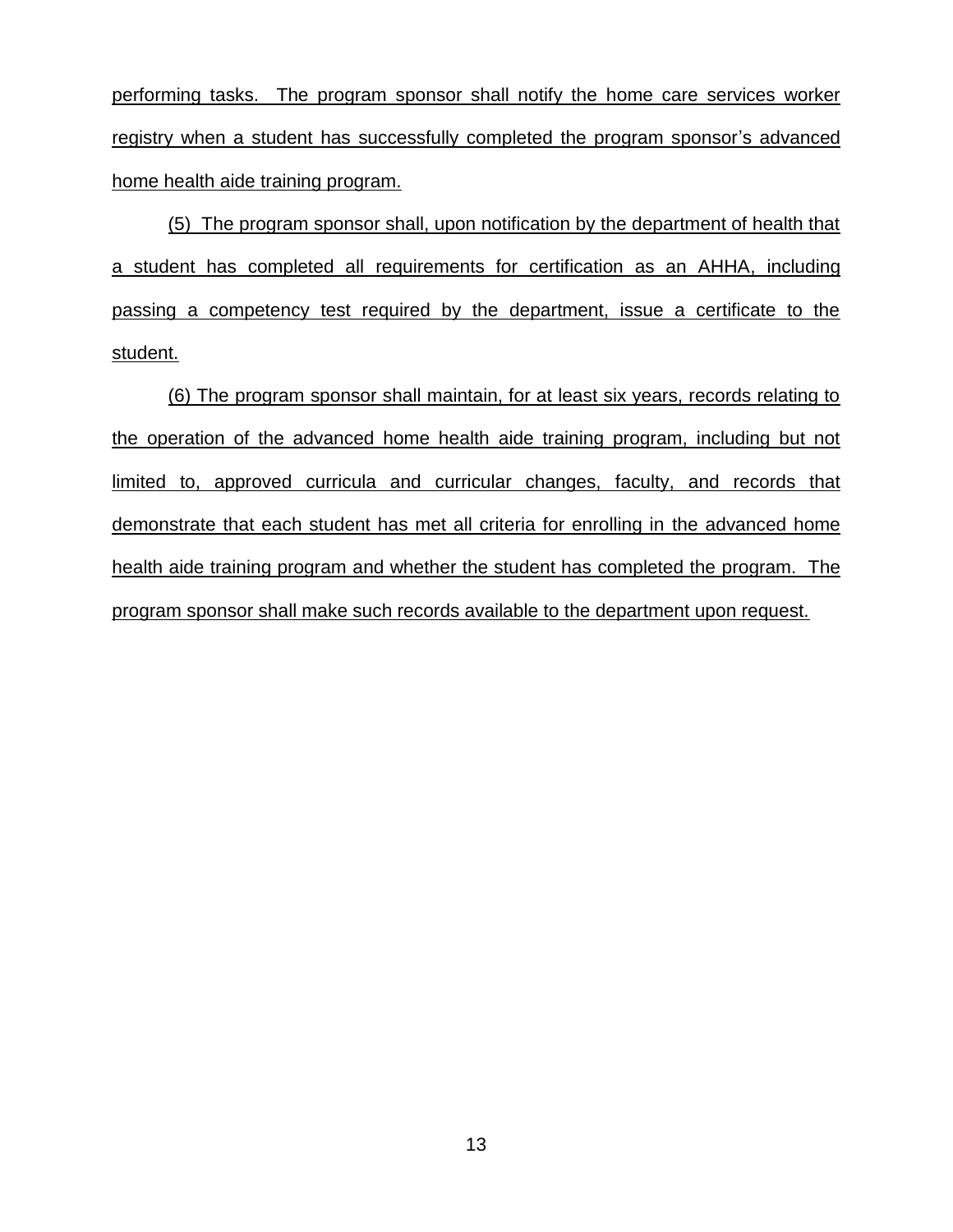# **Attachment B**

# 8 NYCRR §64.9 ASSESSMENT OF PUBLIC COMMENT

Since publication of a Notice of Emergency Adoption and Proposed Rule Making in the State Register on June 27, 2018, the State Education Department received the following comments:

## 1. COMMENT:

Three commenters, a non-for-profit home and community-based health care organization, a membership and advocacy organization for not-for-profit and publiclysponsored long-term care organizations located in New York State (NYS), and a national not-for-profit that works to transform eldercare and disability services by promoting quality direct care jobs as the foundation of quality care, recommended that the regulations be revised to shorten the duration of Advanced Home Health Aide (AHHA) training programs and suggested that this could reduce the cost or burden of offering AHHA training programs. Two other commenters, a senior living provider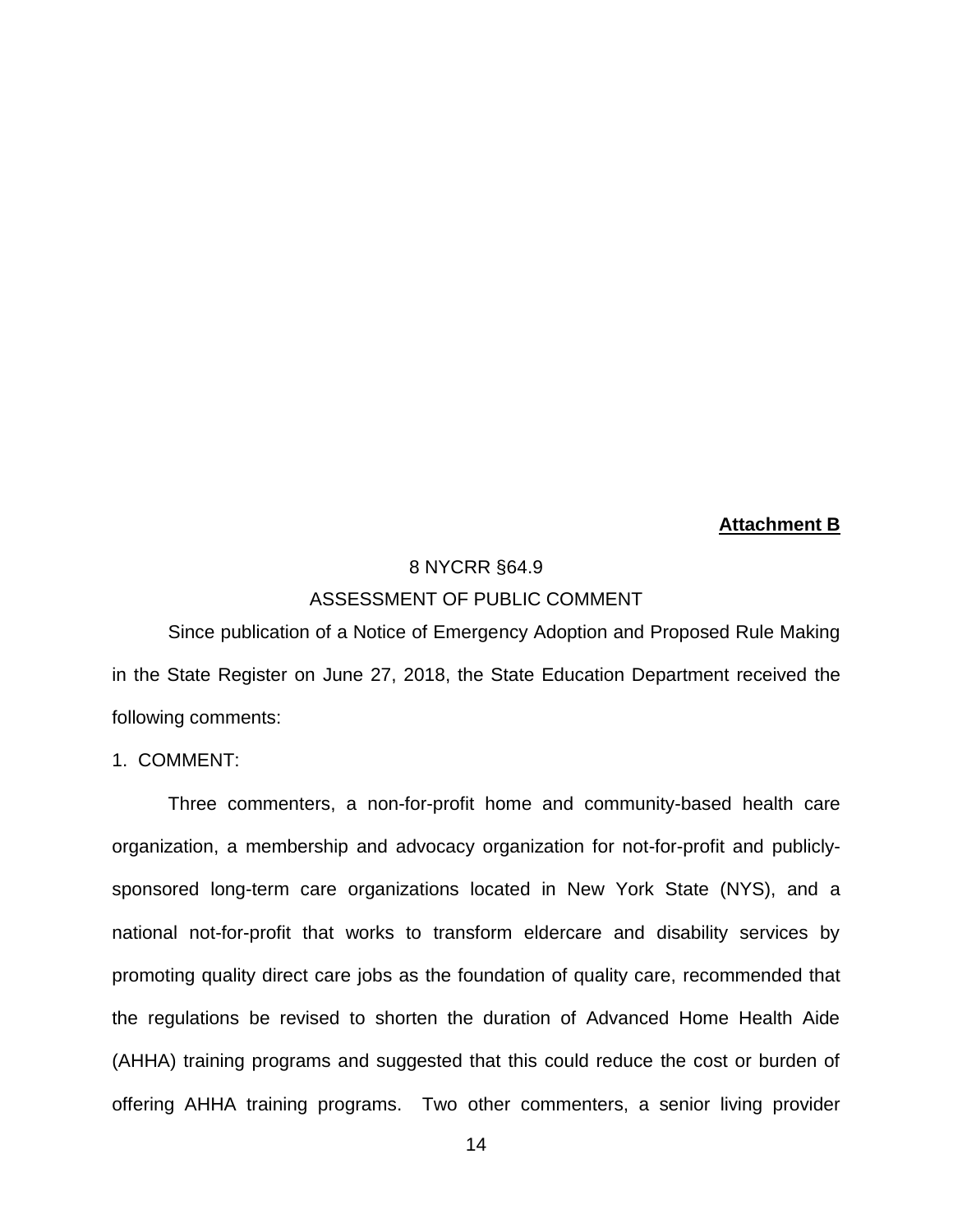association and an association of licensed adult care facility/assisted living residence/assisted living program providers, requested an explanation for the duration of the AHHA training programs.

#### DEPARTMENT RESPONSE:

Section 64.9(f)(3) of the proposed rule requires that AHHA training programs include least eighty hours of didactic classroom and skills laboratory training and at least forty-five hours of supervised practical training. The Department developed the AHHA training program curricular standards in consultation with the New York State Department of Health (DOH) and, after a thorough evaluation of education and practice standards for New York certified home health aides, as well as the skills and knowledge needed by AHHAs to competently perform advanced tasks. The Department believes that the AHHA training program curricular requirements are necessary to ensure that AHHA training program graduates have the requisite knowledge and skill to competently perform the advanced tasks under the direct supervision of a registered professional nurse (RN) in home settings. The Department intends to provide additional information regarding AHHA training program curriculum standards in future guidance documents. Thus, no changes to the proposed rule are necessary.

#### 2. COMMENT:

Two commenters, a non-for-profit home and community-based health care organization and a membership and advocacy organization for not-for-profit and publicly-sponsored long-term care organizations located in NYS, objected to the regulatory requirement that AHHAs who perform advanced tasks and the RNs who supervise them be employed by the same organization.

## DEPARTMENT RESPONSE: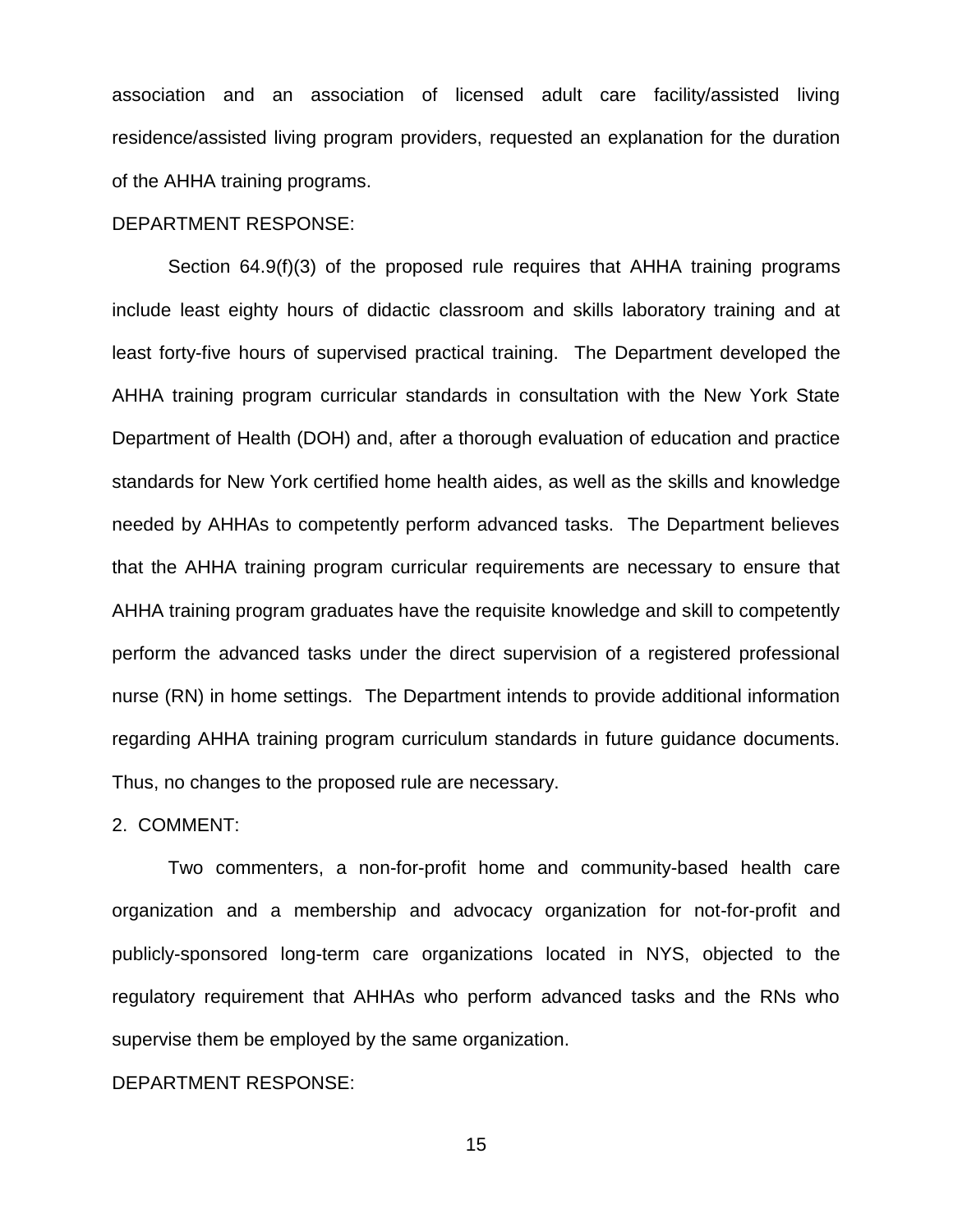Pursuant to Education Law §§6908 (2)(a) and 6909(8), AHHAs and the RNs who supervise them must work for the same home care services agency licensed or certified pursuant to Public Health Law Article 36, or hospice certified pursuant to Public Health Law Article 40, or enhanced assisted living residence licensed pursuant to Social Services Law Article 7 and certified pursuant to Public Health Law Article 46-B. The proposed rule is both consistent with the statute and necessary to conform the Commissioners' regulations to the changes to the Education Law made by Chapter 471 of the Laws of 2016 (Chapter 471) and also necessary in order to provide "direct supervision" as the proposed amendment requires. Thus, no changes to the proposed rule are necessary.

## 3. COMMENT:

One commenter, a senior living provider association, expressed concern about a reference to the term "medically stable."

#### DEPARTMENT RESPONSE:

The proposed rule does not contain the term "medically stable." Thus, no changes to the proposed rule are necessary.

4. COMMENT:

Three commenters, a non-for-profit home and community-based health care organization, an association of licensed adult care facility/assisted living residence/assisted living program providers, and a membership and advocacy organization for not-for-profit and publicly-sponsored long-term care organizations located in NYS, urged the Department to further clarify the definition of the term "stable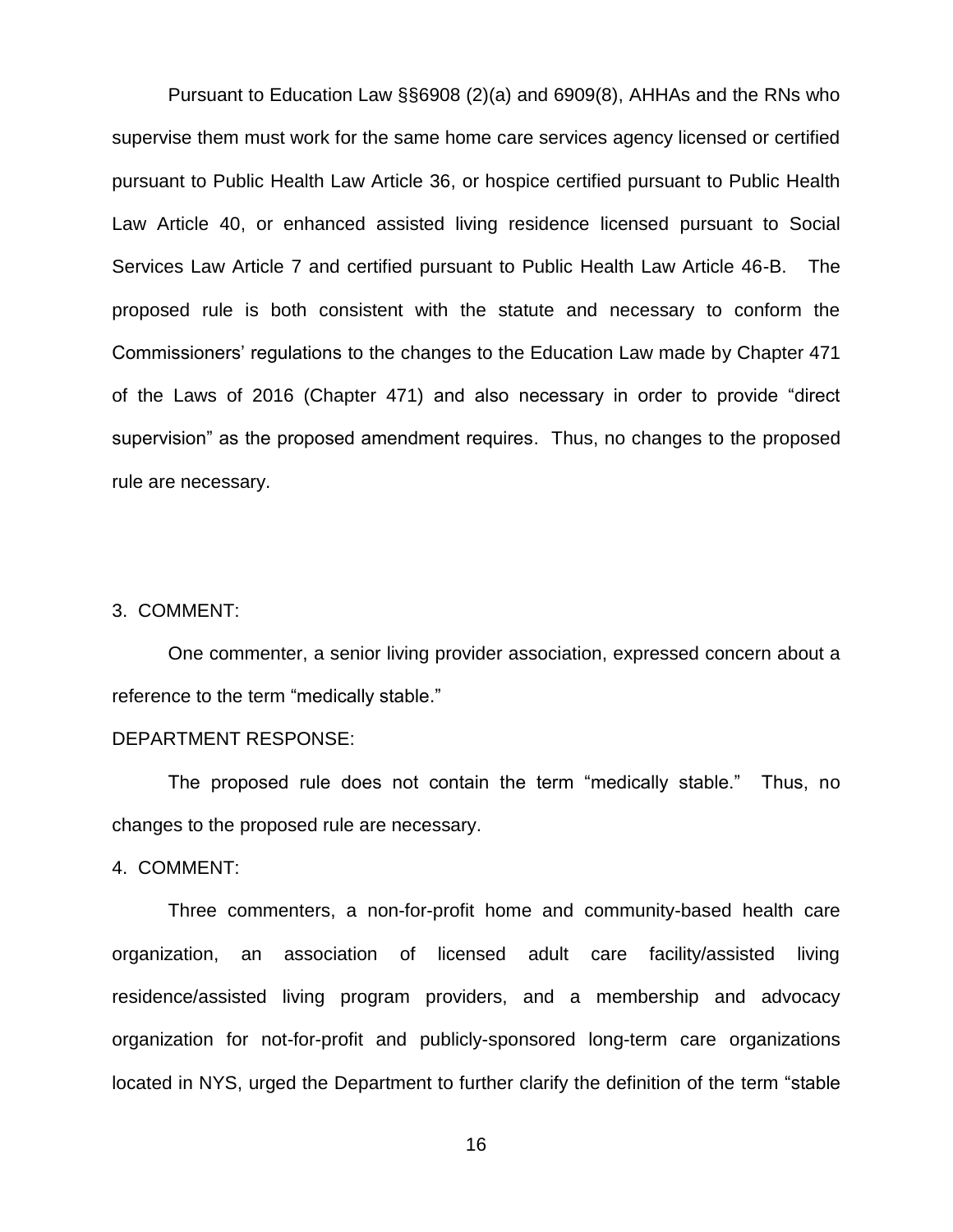health" in the regulations. Another commenter, a senior living provider association, suggested that hospice patients could not be considered to have "stable health."

## DEPARTMENT RESPONSE:

Section 64.9(a)(5) of the proposed rule defines "stable health" to mean "that a client's physiologic status is not in flux and changes in health status that require emergency or immediate medical intervention are not expected or foreseeable." The Department believes this definition is reasonably clear and that chronically or terminally ill patients, for periods to time, meet this definition of "stable health." However, the Department will consider providing additional information relevant to this definition when developing any future guidance documents. Thus, no changes to the proposed rule are necessary.

#### 5. COMMENT:

Four commenters, a senior living provider association, a membership and advocacy organization for not-for-profit and publicly-sponsored long-term care organizations located in NYS, a national not-for-profit that works to transform eldercare and disability services by promoting quality direct care jobs as the foundation of quality care, and a non-for-profit home and community-based health care organization, recommended that the regulations be revised to eliminate the requirement that students admitted to AHHA training programs must have a high school diploma or high school equivalency diploma.

## DEPARTMENT RESPONSE: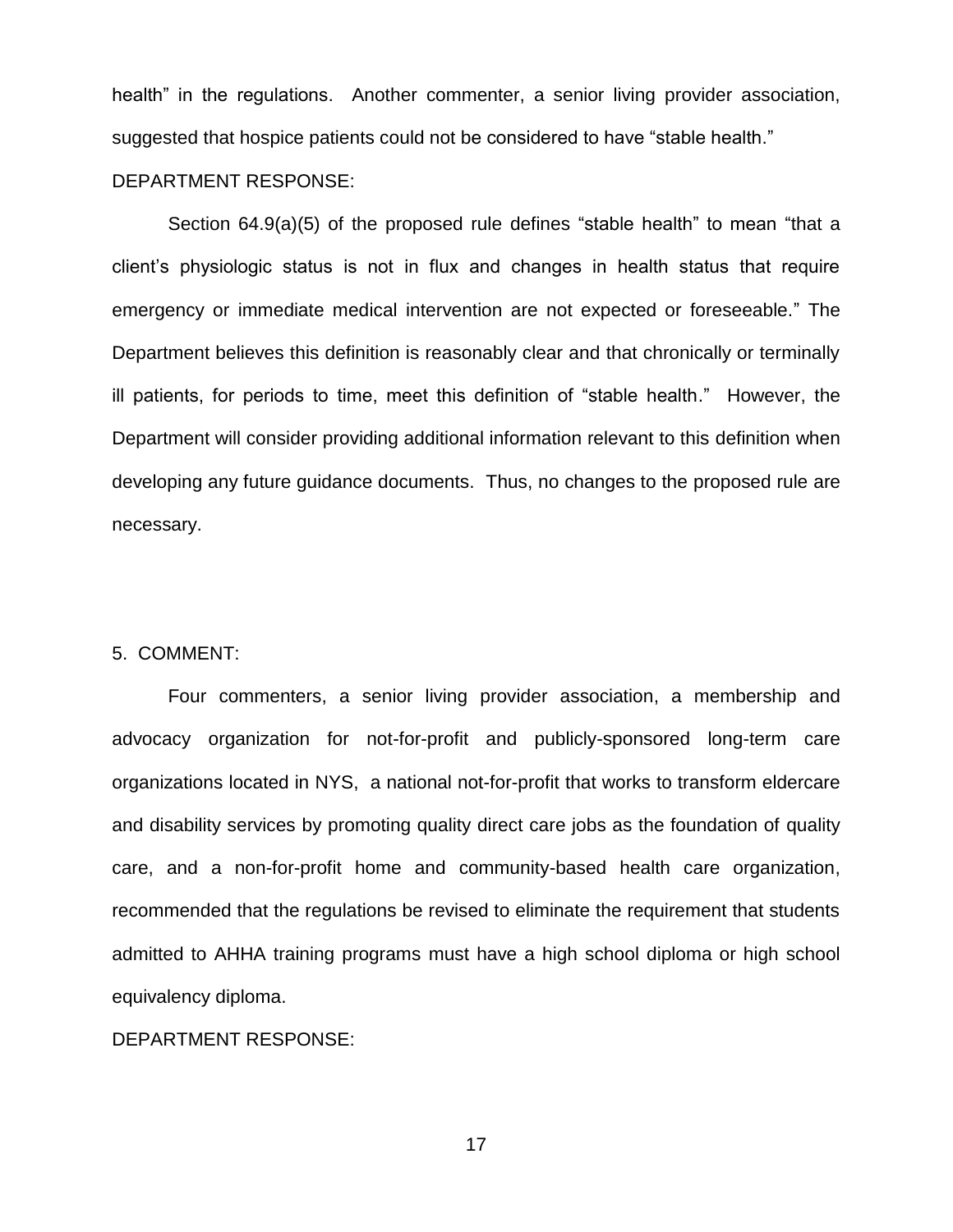Section 64.9(f)(3) of the proposed rule requires students admitted to an AHHA training program to have a high school diploma or a high school equivalency diploma. The Department believes that this requirement is necessary to ensure that these students have the requisite educational preparation necessary to successfully complete the program. AHHAs must be able to read client specific written instructions for performing advanced tasks and criteria for identifying, reporting and responding to problems or complications. They must also accurately document the health care they provide. Therefore, they must be able to read and understand medical terminology relating to advanced tasks, including, but not limited to, complex medication names. In addition, AHHAs must understand math concepts, such as units of measurement, to perform certain advanced tasks. Moreover, AHHA training program graduates must have a high school diploma or a high school equivalency diploma to qualify to take the Department approved written medication administration examination.

Finally, an important goal of the enabling statute is to create a career pathway for home health aides to become AHHAs and then licensed practical nurses. Having a high school diploma or equivalent education credential is an admission requirement for all licensed practiced nurse education programs in New York State. Thus, based on the foregoing, the Department declines to revise the proposed rule at this time.

## 6. COMMENT:

Three commenters, an association of licensed adult care facility/assisted living residence/assisted living program providers, a membership and advocacy organization for not-for-profit and publicly-sponsored long-term care organizations located in NYS, and a national not-for-profit that works to transform eldercare and disability services by promoting quality direct care jobs as the foundation of quality care, urged the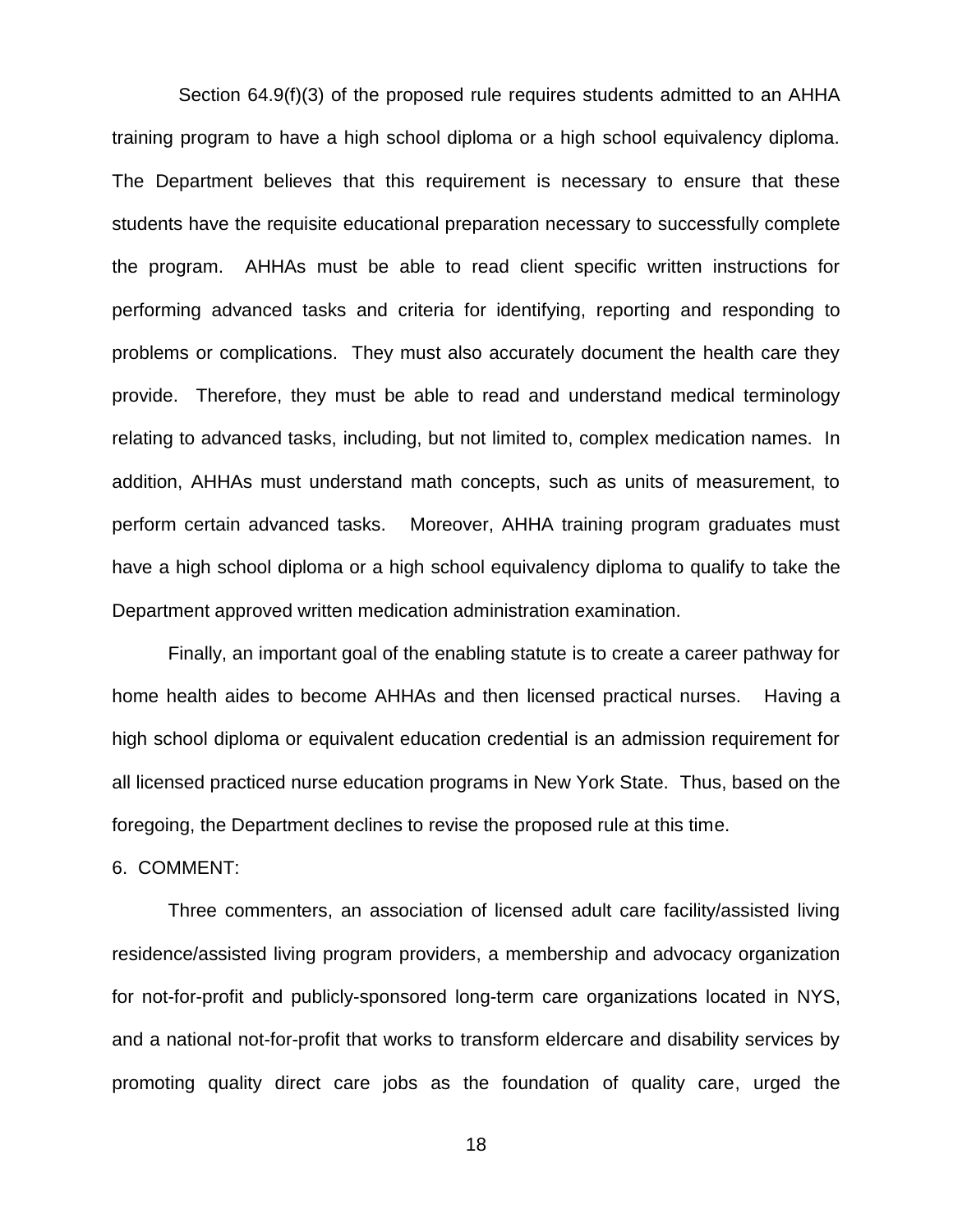Department to consider future expansion and clarification of advanced tasks that an AHHA would be permitted to perform pursuant to section 64.9(a)(6) of the proposed rule.

## DEPARTMENT RESPONSE:

The Department believes that the scope of tasks permitted to be performed by AHHAs as set forth in section 64.9(a)(6) of the proposed rule is appropriate and is consistent with the intent of Chapter 471. However, the Department will take these commenters' requests under consideration and it may issue guidance regarding the scope of AHHA tasks if it determines that such clarification is necessary in the future. No changes to the proposed rule are necessary at this time.

#### 7. COMMENT:

Three commenters, a membership and advocacy organization for not-for-profit and publicly-sponsored long-term care organizations located in NYS, a national not-forprofit that works to transform eldercare and disability services by promoting quality direct care jobs as the foundation of quality care, and a statewide association that represents all levels of home care services, stated that the informed consent requirements for clients who receive services provided by AHHAs in sections 64.9(d)(2) and (3) of the proposed rule are the same as informed consent requirements for clients who receive services from home health aides. The statewide association that represents all levels of home care services also questioned whether the Department intended the proposed rule's informed consent requirements for services performed by AHHAs to be different from the informed consent requirements for services performed by home health aides.

## DEPARTMENT RESPONSE: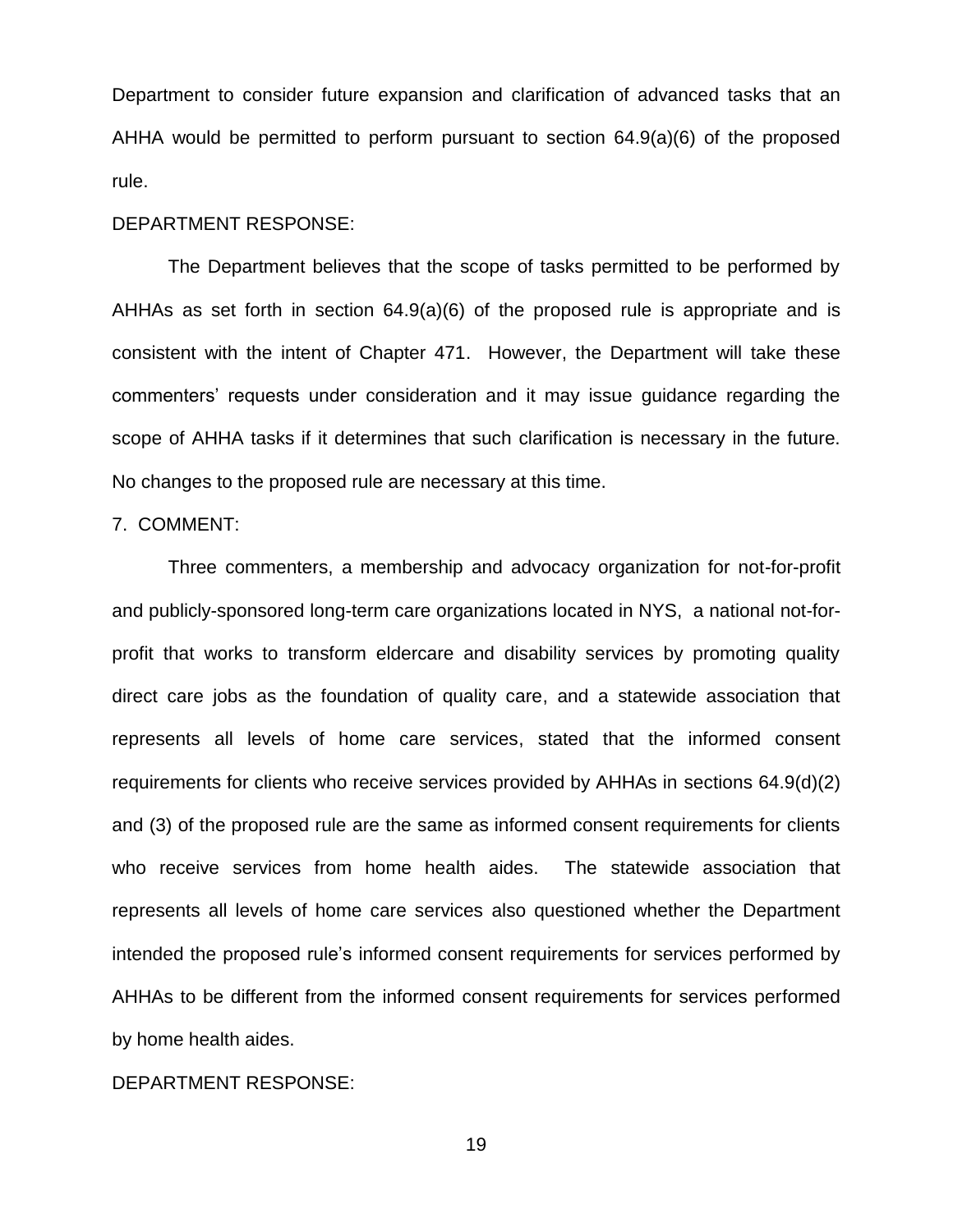The Department does not regulate informed consent requirements for services from home health aides who are not AHHAs. The informed consent requirements for clients who receive services provided by AHHAs in sections 64.9(d)(2) and (3) of the proposed rule are consistent with the statute and necessary for implementation. Thus, no changes to the proposed rule are necessary.

## 8. COMMENT:

One commenter, a membership and advocacy organization for not-for-profit and publicly-sponsored long-term care organizations located in NYS, recommended changes to 10 NYCRR §§766.1(a)(10) and (11), which were adopted by DOH. DEPARTMENT RESPONSE:

This comment is outside the scope of the Department's proposed AHHA rule. The Department does not have statutory authority to revise regulations adopted by DOH.

#### 9. COMMENT:

One commenter, a statewide association that represents all levels of home care services, urged the Department to distinguish between regulatory standards that apply to AHHAs and standards that apply to home health aides and urged the Department to ensure that regulatory requirements for AHHAs are as consistent as possible with standards for home health aides.

#### DEPARTMENT RESPONSE:

The Department, in consultation with DOH, drafted the proposed rule and took into consideration DOH's regulations governing home health aides. However, the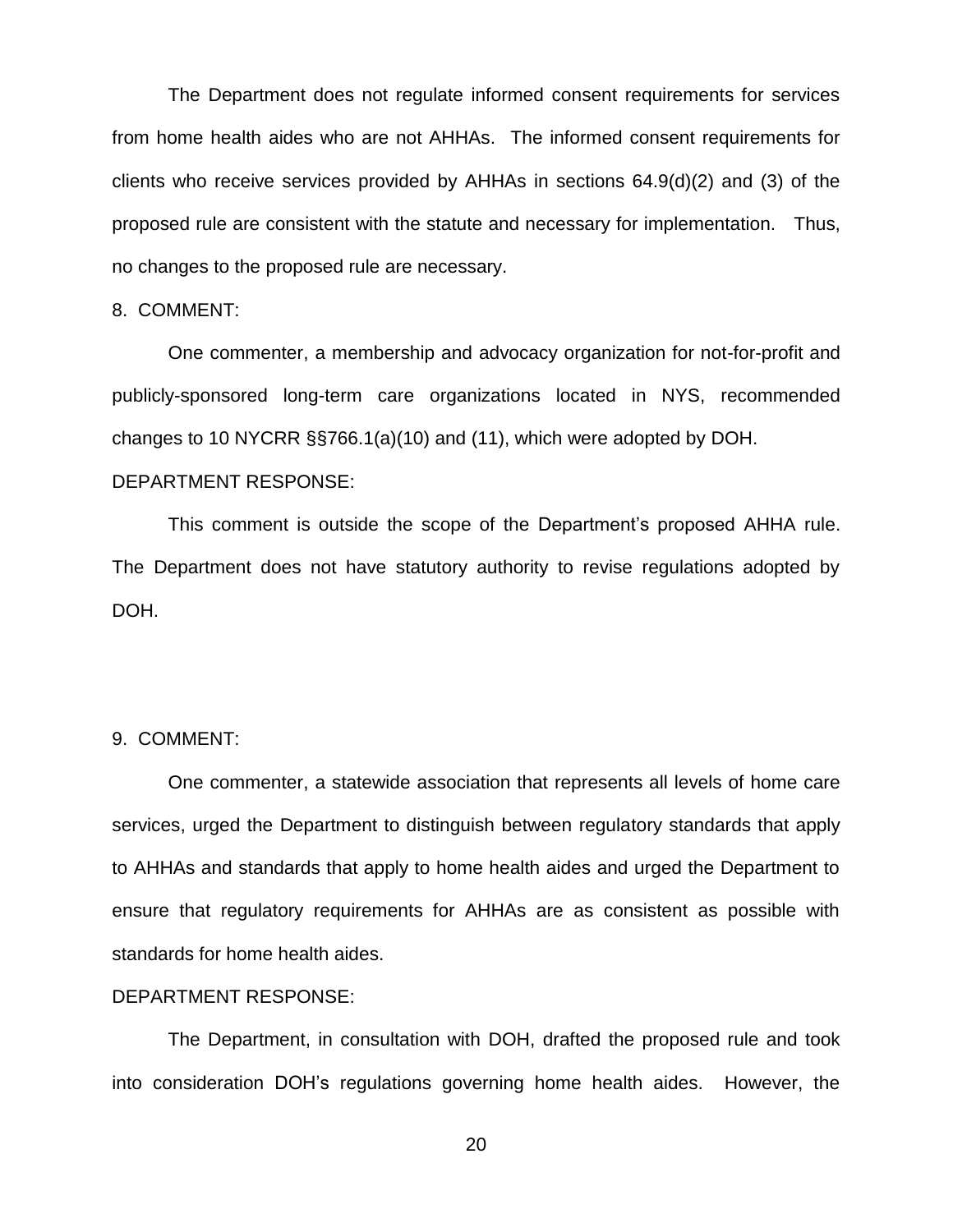Department is obligated to implement the Education Law, including statutory provisions that may be different from federal and New York State standards that apply to home health aides. The proposed rule is consistent with Chapter 471 and necessary for its implementation. Thus, no changes to the proposed rule are necessary.

#### 10. COMMENT:

One commenter, a statewide association that represents all levels of home care services, asked whether the regulations, which exclude tasks involving a mechanical ventilator from the definition of advanced tasks, permit an AHHA to perform suctioning. See, 8 NYCRR §64.9(a)(6)(v).

## DEPARTMENT RESPONSE:

The proposed rule does not include explicit references to suctioning. The Department notes that "suctioning" could refer to a variety of tasks (i.e., oral suctioning, tracheal suctioning) that may be performed on patients who may or may not use a mechanical ventilator. Further clarification may be issued in future guidance. No changes to the regulation are necessary.

#### 11. COMMENT:

One commenter, a statewide association that represents all levels of home care services, urged the Department to ensure that the regulations, which require a supervising RN, while on duty, to be continuously available to communicate with an AHHA, are interpreted in a reasonable and practical manner. See, 8 NYCRR § 64.9 (a) (7).

#### DEPARTMENT RESPONSE:

Section 64.9 (a)(7) of the proposed rule's requirement that a supervising RN, while on duty, to be continuously available to communicate with an AHHA is consistent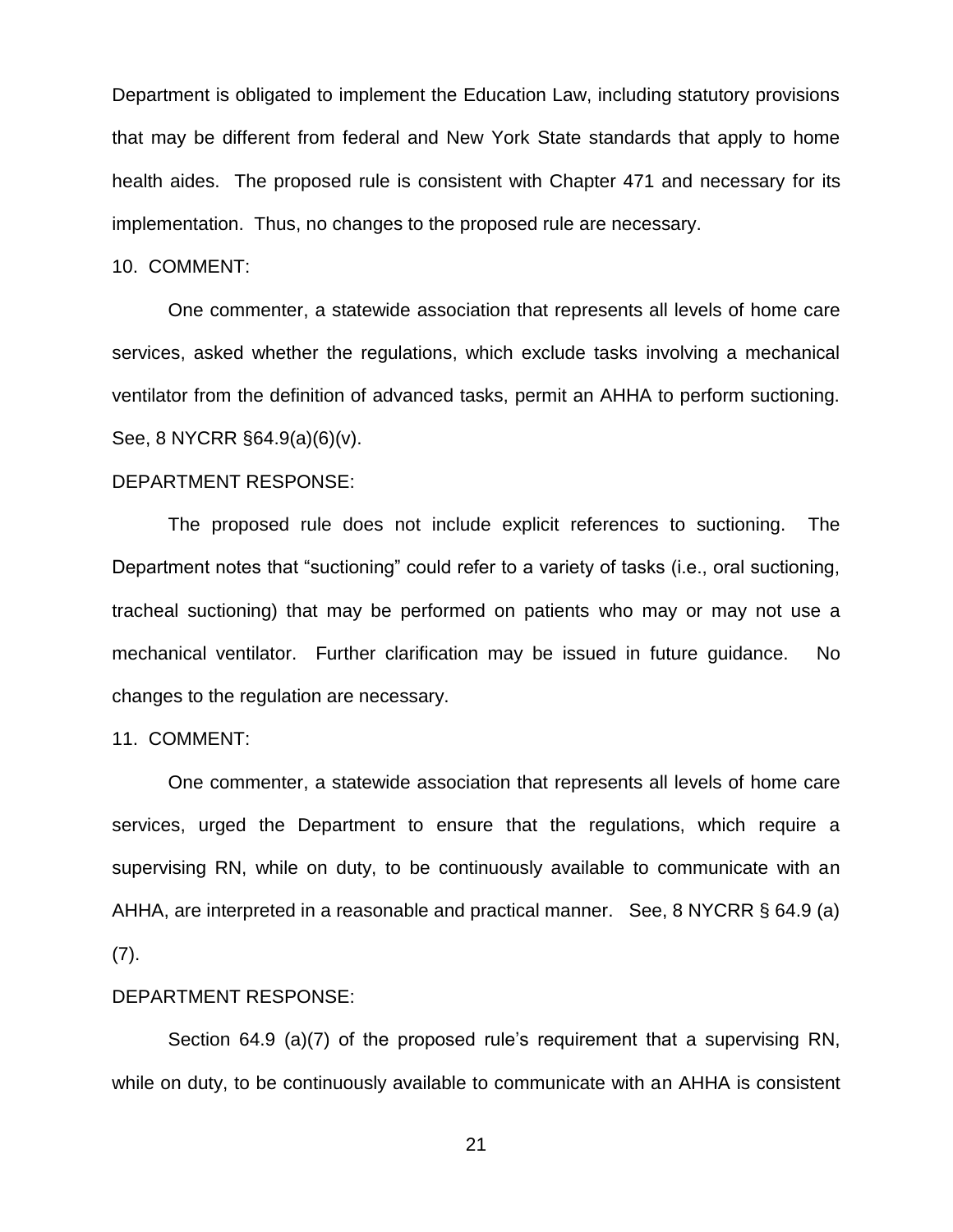with Chapter 471. However, the Department will take this commenter's request under consideration and it may issue future guidance regarding RN supervision should it determine that such clarification is necessary in the future. No changes to the proposed rule are necessary.

#### 12. COMMENT:

Two commenters, a statewide association that represents all levels of home care services and a national not-for-profit that works to transform eldercare and disability services by promoting quality direct care jobs as the foundation of quality care, sought clarification of section 64.9(b)(3) of the proposed rule, which allows "multiple authorized RNs to jointly agree to assign one or more advanced tasks" to an AHHA, provided that only one RN shall be required to determine if the AHHA has demonstrated competency to perform each advanced task to be assigned".

## DEPARTMENT RESPONSE:

Section 64.9(b)(3) of the proposed rule allows "multiple authorized RNs to jointly agree to assign one or more advanced tasks" to an AHHA. In such cases, only one of the RNs is required to determine that the AHHA is competent to perform each advanced task to be assigned. The Department will consider whether further clarification regarding the assignment of advanced tasks to an AHHA is necessary when developing any future guidance documents. No changes to the proposed rule are necessary.

#### 13. COMMENT:

Four commenters, a statewide association that represents all levels of home care services, a national not-for-profit that works to transform eldercare and disability services by promoting quality direct care jobs as the foundation of quality care, an association that represents not-for-profit and public providers of long-term and post-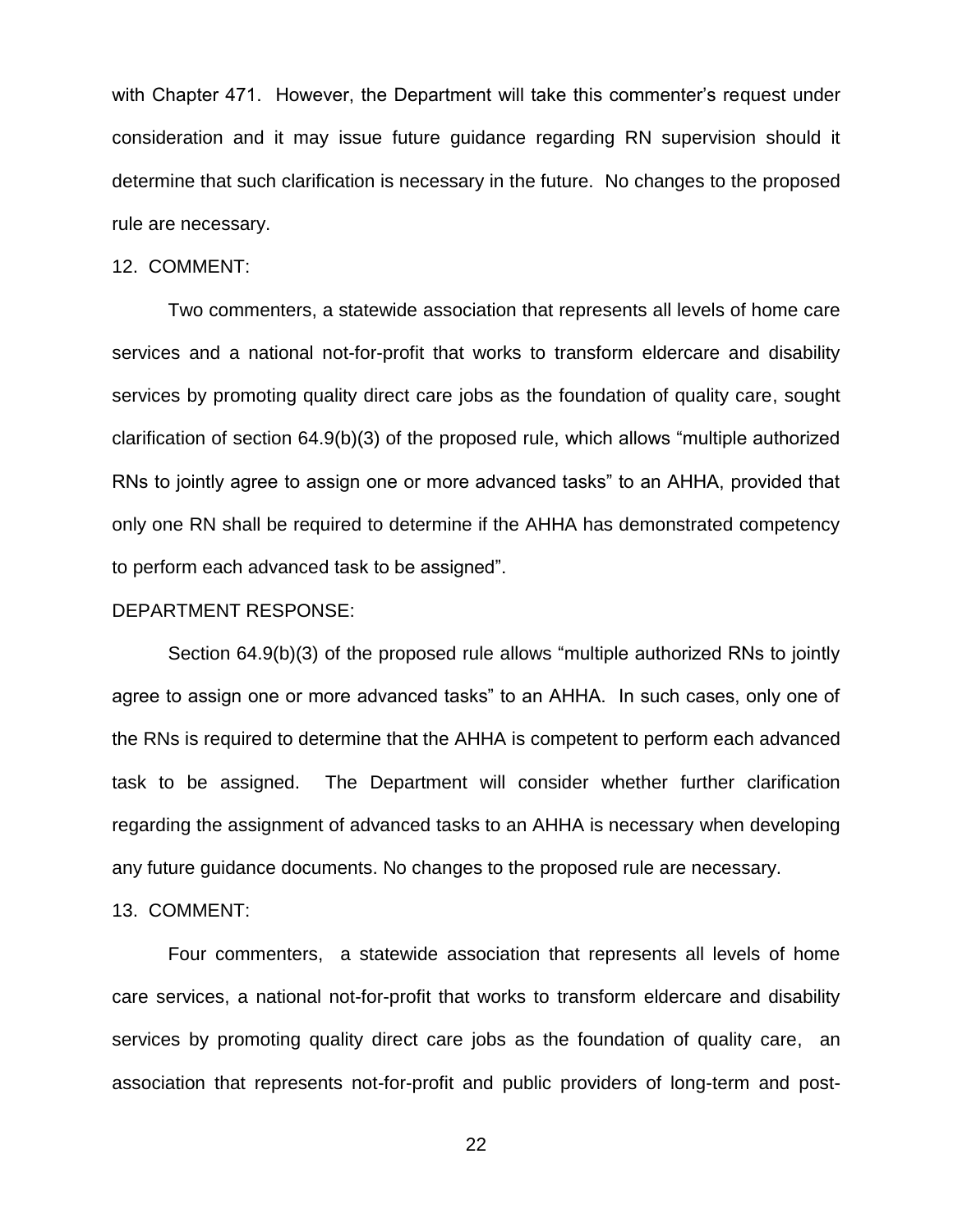acute care and senior care throughout NYS, and an association of licensed adult care facility/assisted living residence/assisted living program providers, sought clarification of sections 64.9(e)(2) and (f)(2)'s experience requirements for qualifying for AHHA certification. Two of these commenters, an association that represents not-for-profit and public providers of long-term and post-acute care and senior care throughout NYS and an association of licensed adult care facility/assisted living residence/assisted living program providers, also asked for clarification regarding the references to "home health services entity" in sections 64.9(e)(2) and (f)(2) of the proposed rule.

## DEPARTMENT RESPONSE:

Under sections  $64.9(e)(2)$  and  $(f)(2)$  of the proposed rule, to meet the experience requirements for AHHA certification, a person must have "at least one year of experience providing either home health or personal care services, or a combination of the same, as a certified home health aide or while working for a home health services entity". The proposed rule offers two ways to meet this experience requirement: (1) a person who is certified in New York or any other state as a home health aide can meet the requirement with at least one year of experience providing either home health or personal care services, or a combination of the same while working as a certified home health aide the state in which the person is certified; and, (2) a person can meet the requirement by providing at least a year of either home health or personal care services, or a combination of the same, while employed by a home care services agency licensed or certified pursuant to Public Health Law Article 36, a hospice pursuant to Public Health Law Article 40 or an enhanced assisted living residence licensed pursuant Social Services Law Article 7 and Public Health Law Article 46-B. The proposed rule's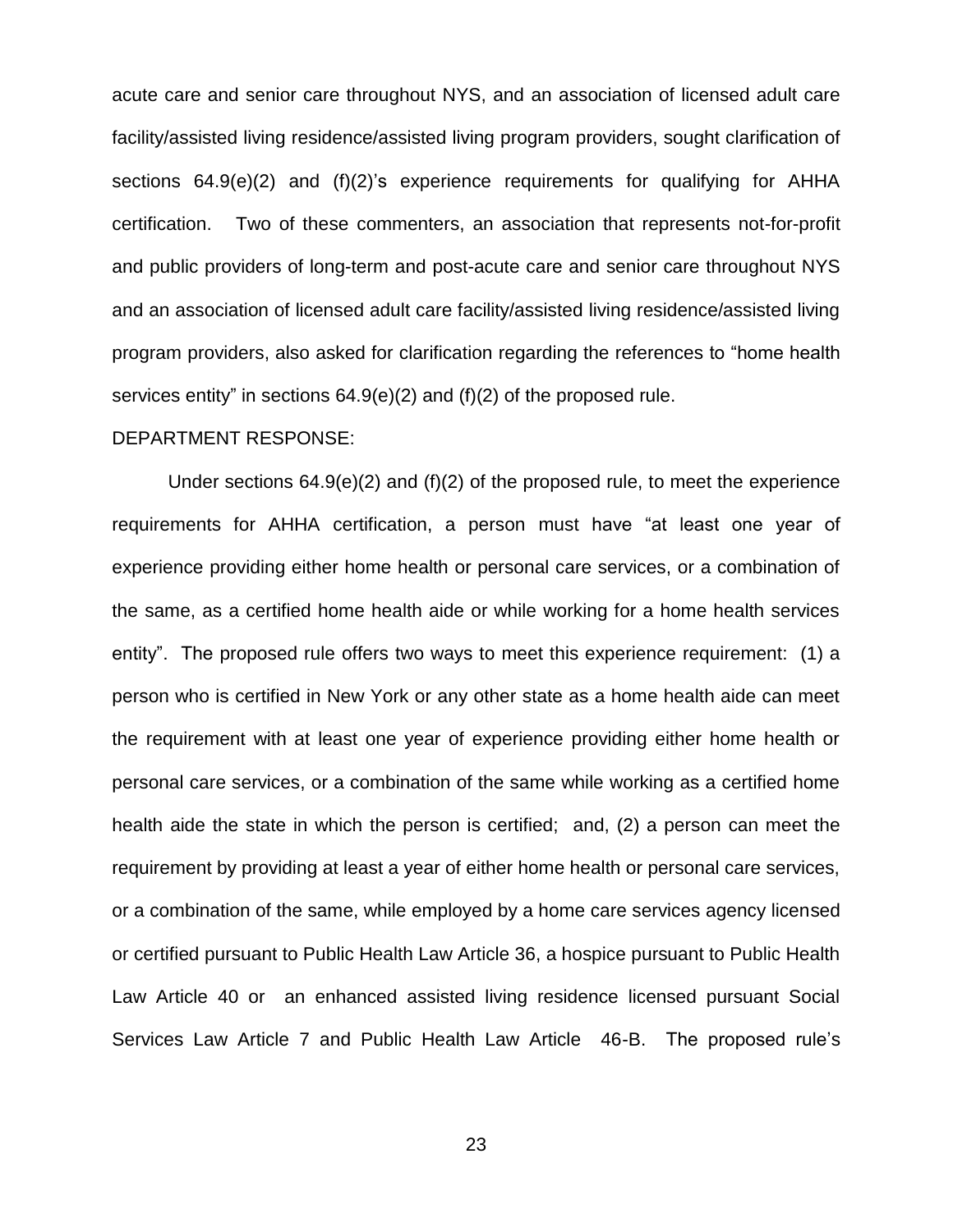experience requirements for AHHA certification are consistent with Chapter 471 and necessary to implement it.

With respect to two of the commenters' request for clarification regarding the references to "home health services entity" in sections 64.9(e)(2) and (f)(2) of the proposed rule, the Department will take this request under consideration and it may issue guidance regarding these references should it determine that such clarification is necessary in the future. No changes to the proposed rule are necessary at this time.

#### 14. COMMENT:

One commenter, a statewide association that represents all levels of home care services, asked whether the regulations allow an organization to offer AHHA training programs prior to receiving approval from the Department or DOH to do so.

## DEPARTMENT RESPONSE:

Pursuant to section 64.9(f)(1) of the proposed rule, an organization cannot offer AHHA training programs without approval by either the Department or DOH.

#### 15. COMMENT:

One commenter, a statewide association that represents all levels of home care services, asked whether the regulations permit AHHA training program students to perform advanced tasks on "volunteer patients" in a lab as part of a competency evaluation.

## DEPARTMENT RESPONSE:

Section 64.9(f)(4) of the proposed rule requires a qualified RN to perform a competency evaluation, as determined by the RN, by personally observing the AHHA training program student performing advanced tasks. The proposed rule does not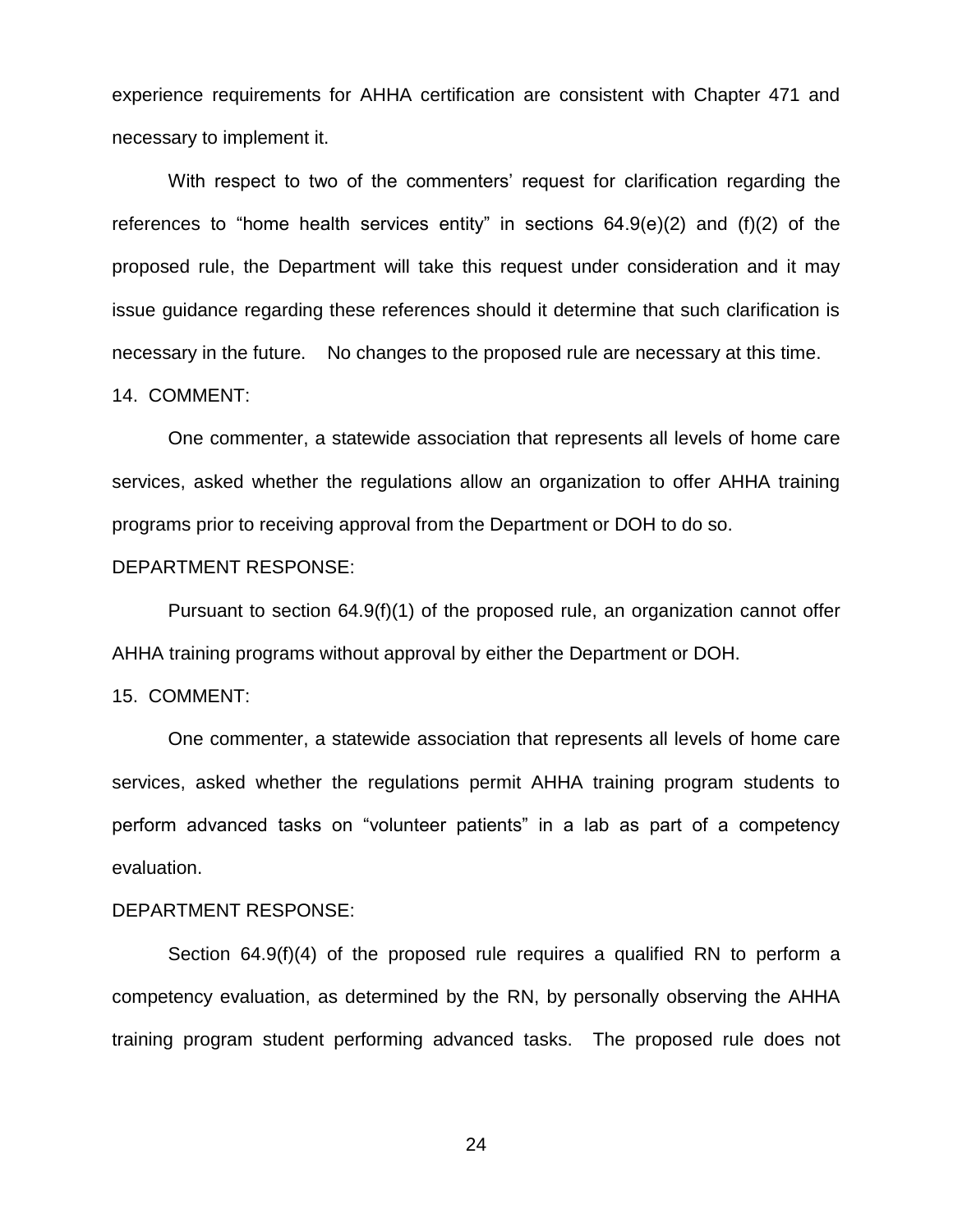necessarily require the RN to observe the student perform advanced tasks on an actual patient as part of the competency evaluation.

16. COMMENT:

One commenter, an association of licensed adult care facility/assisted living residence/assisted living program providers, urged the Department to revise the regulations to limit a nurse practitioner's authority to order medical care for residents of assisted living facilities who may receive services from AHHAs.

#### DEPARTMENT RESPONSE:

This commenter's request is outside the scope of this proposed rule. Chapter 471 does not give the Department the statutory authority to restrict the scope of practice of nurse practitioners. Thus, no changes to the proposed rule are necessary.

#### 17. COMMENT:

One commenter, an association of licensed adult care facility/assisted living residence/assisted living program providers, asked whether an AHHA can perform glucose testing.

## DEPARTMENT RESPONSE:

The proposed rule does not include explicit references to glucose testing. The Department notes that "glucose testing" could refer to a variety of different laboratory or point-of-care tests used for different clinical purposes. The Department will take this comment under consideration when developing any future guidance documents. No changes to the regulations are necessary.

## 18. COMMENT:

One commenter, an association of licensed adult care facility/assisted living residence/assisted living program providers, noted that the regulations require RNs to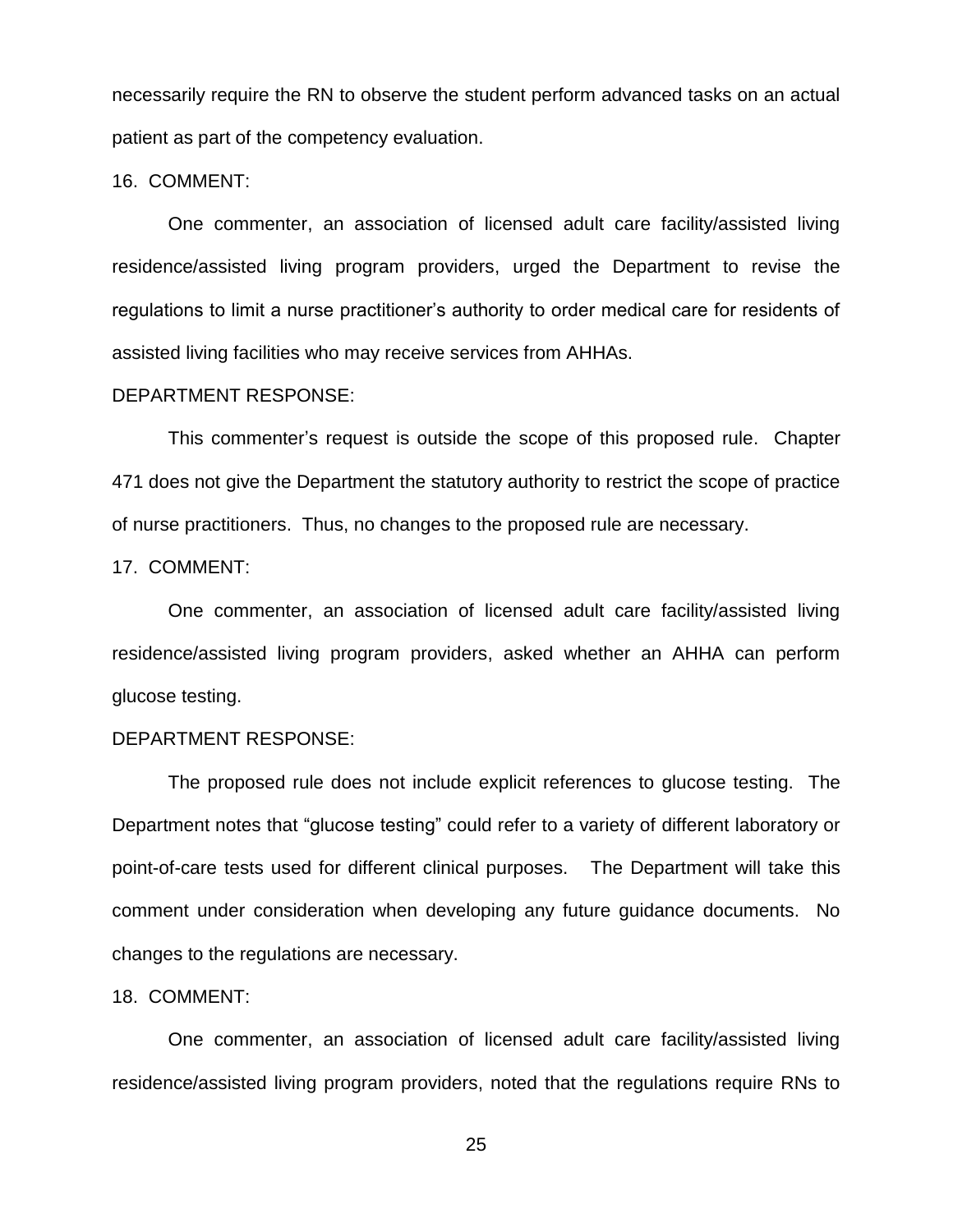perform skilled nursing assessments, including assessment of a patient's need for pain medication. The commenter urged the Department to clarify whether an RN may perform assessments based solely on input from the AHHA.

DEPARTMENT RESPONSE:

The Department agrees with the commenter that section 64.9(a)(6)(vii) of the proposed rule requires RNs to perform skilled nursing assessments, including an assessment of a patients need for pain medication. The proposed rule further excludes tasks involving professional nursing judgment, observation, monitoring or assessment of a client from the permitted AHHA tasks. However, the Department will take this request under consideration when developing any future guidance documents. No changes to the regulations are necessary.

## 19: COMMENT:

One commenter, an association of licensed adult care facility/assisted living residence/assisted living program providers, noted that the section 64.9(a)(7)(i) of the proposed rule regulations allow, in limited circumstances, a supervising RN to arrange for another qualified health professional, such as another RN to visit a client at home. The commenter suggested that this provision is inconsistent with regulations adopted by DOH.

## DEPARTMENT RESPONSE:

The regulations adopted by DOH appear to be consistent with section  $64.9(a)(7)(i)$  of the proposed rule. Although section  $64.9(a)(7)(i)$  allows the supervising RN to arrange for another qualified health professional to visit the client, it does not affect the supervising RN's ongoing responsibility to provide direct supervision to the AHHA while the health professional visits the client. The Department notes that DOH's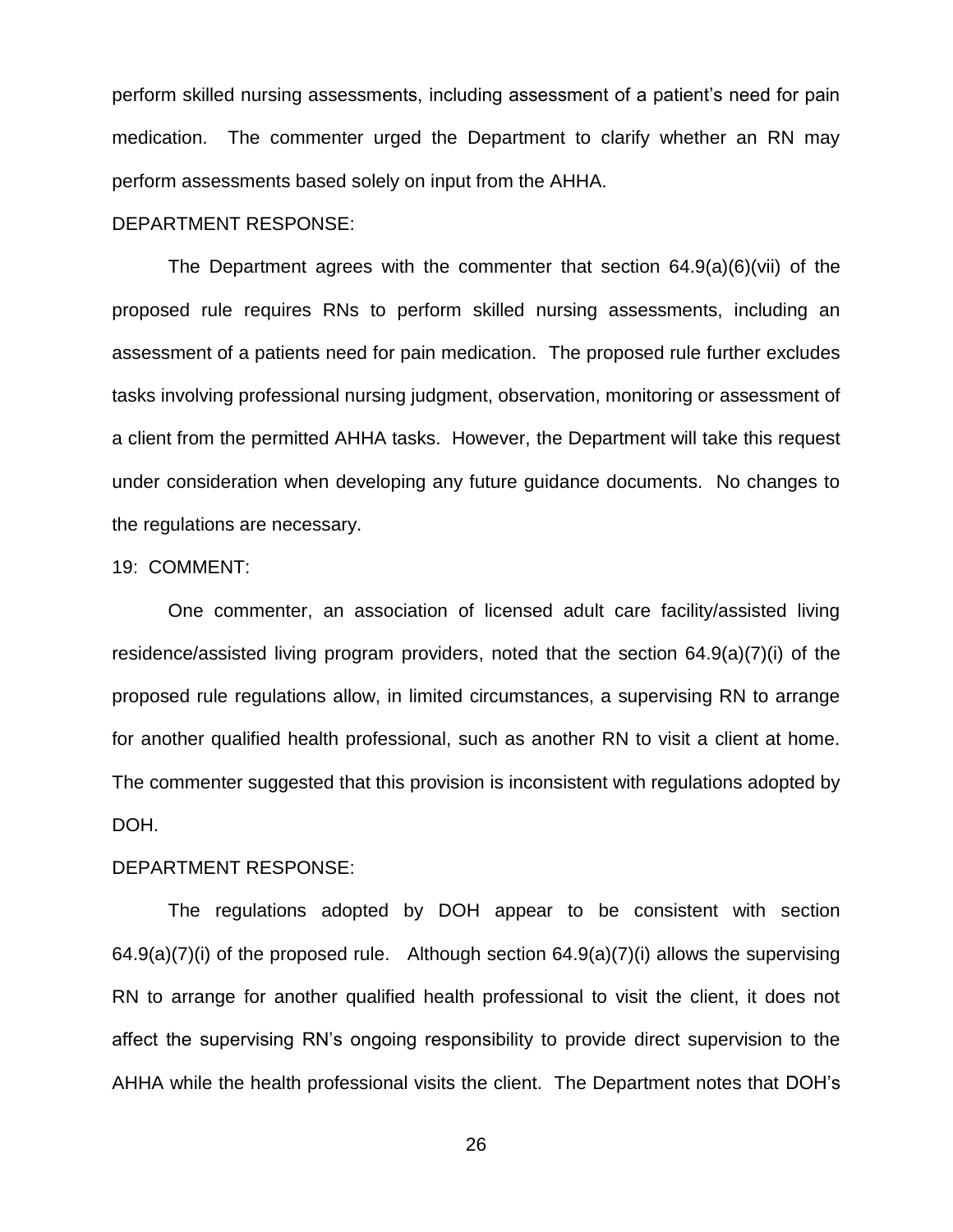regulations do not explicitly prohibit a supervising RN from arranging for another qualified health professional to visit a patient so long as the supervising RN remains responsible for providing direct supervision to the AHHA. Thus, no changes to the proposed rule are necessary.

#### 20. COMMENT:

One commenter, an association of licensed adult care facility/assisted living residence/assisted living program providers, urged the Department to acknowledge that the regulations allow assisted living program providers, in conjunction with licensed home care agencies, to use AHHAs.

#### DEPARTMENT RESPONSE:

If a business entity (such as a limited liability company or not-for-profit corporation) is licensed by DOH to operate an assisted living program and a licensed home care services agency (LHCSA), the business entity may employ an AHHA to provide advanced tasks only to the business entity's LHCSA clients in accordance with Public Health Law Article 36. However, if a business entity is licensed by DOH to operate an assisted living program only and is not licensed to operate a LHCSA, the business entity is not allowed to employ an AHHA to perform advanced tasks.

21. COMMENT:

One commenter, an association of licensed adult care facility/assisted living residence/assisted living program providers, noted that the regulations do not specify whether a health care provider or a home health aide or some combination of both is responsible for paying costs associated with AHHA certification. The commenter urged the Department to address requirements for paying for AHHA certification.

## DEPARTMENT RESPONSE: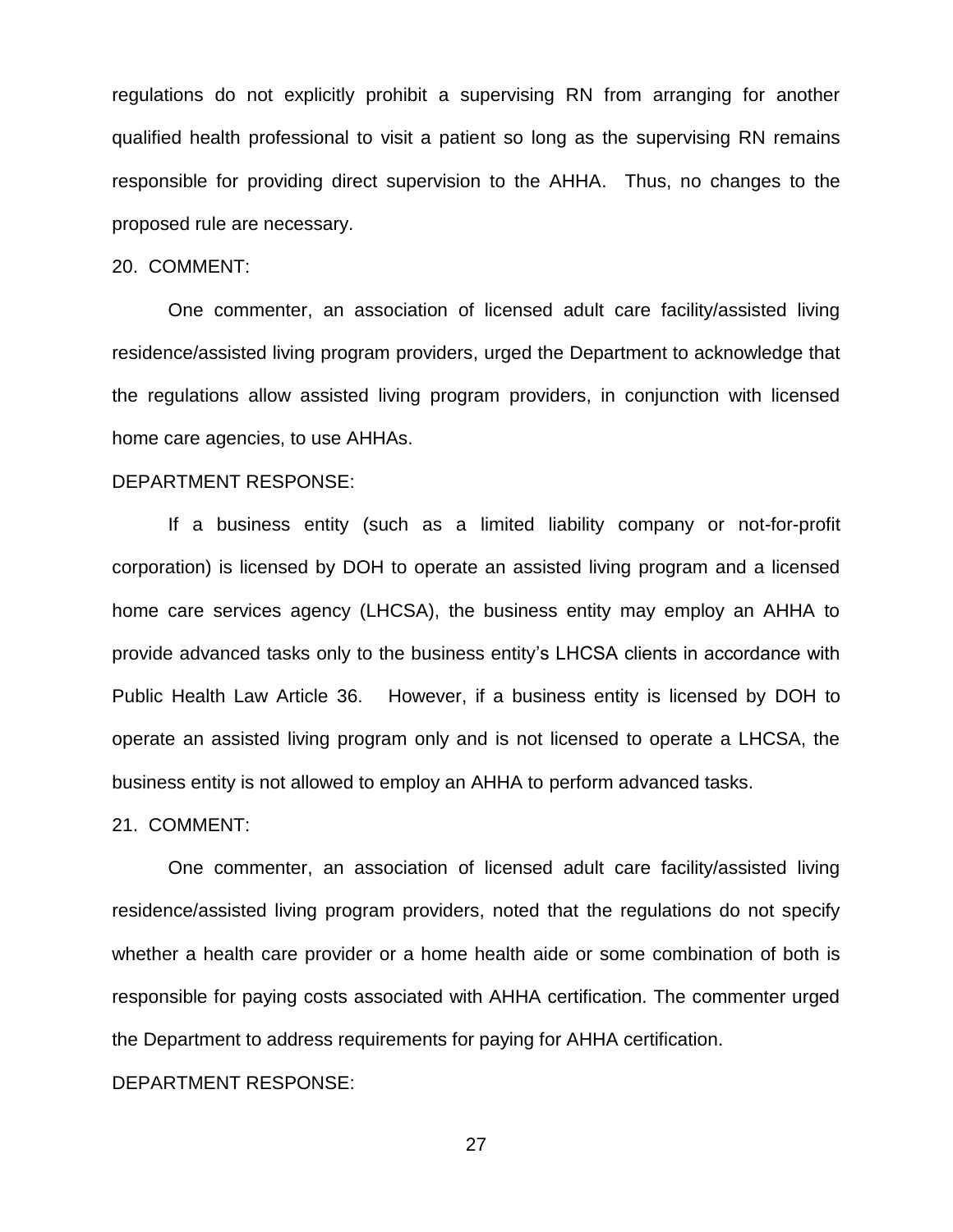The proposed rule neither prohibits AHHA Training Programs from charging fees nor does it address other payment requirements or issues relating to AHHA certification. The Department does not have a policy governing who is responsible for paying any of the costs associated with AHHA certification. However, the Department notes that DOH has separate authority to approve home care services agencies to offer AHHA Training Programs and it may also have relevant fee policies that affect these licensed home care services agencies and/or applicants for AHHA certification. Thus, no changes to the proposed rule are necessary.

#### 22. COMMENT:

One commenter, a national not-for-profit that works to transform eldercare and disability services by promoting quality direct care jobs as the foundation of quality care, urged the Department to include in the definition of "routine medications" certain medications that are given by injection.

#### DEPARTMENT RESPONSE:

Sections 64.9(a)(6)(ii) and (iii) of the proposed rule already identify the administration of certain injections, a subcutaneous or intramuscular injection of low molecular weight heparin or medication prescribed to treat diabetes; and the use of a prefilled auto-injector of naloxone or epinephrine in an emergency, as advanced tasks that AHHAs can perform. Thus, no changes to the proposed rule are necessary.

#### 23. COMMENT:

One commenter, a national not-for-profit that works to transform eldercare and disability services by promoting quality direct care jobs as the foundation of quality care, urged the Department to consider the full range of options for implementing the regulatory requirement that a supervising RN must visit the patient receiving services no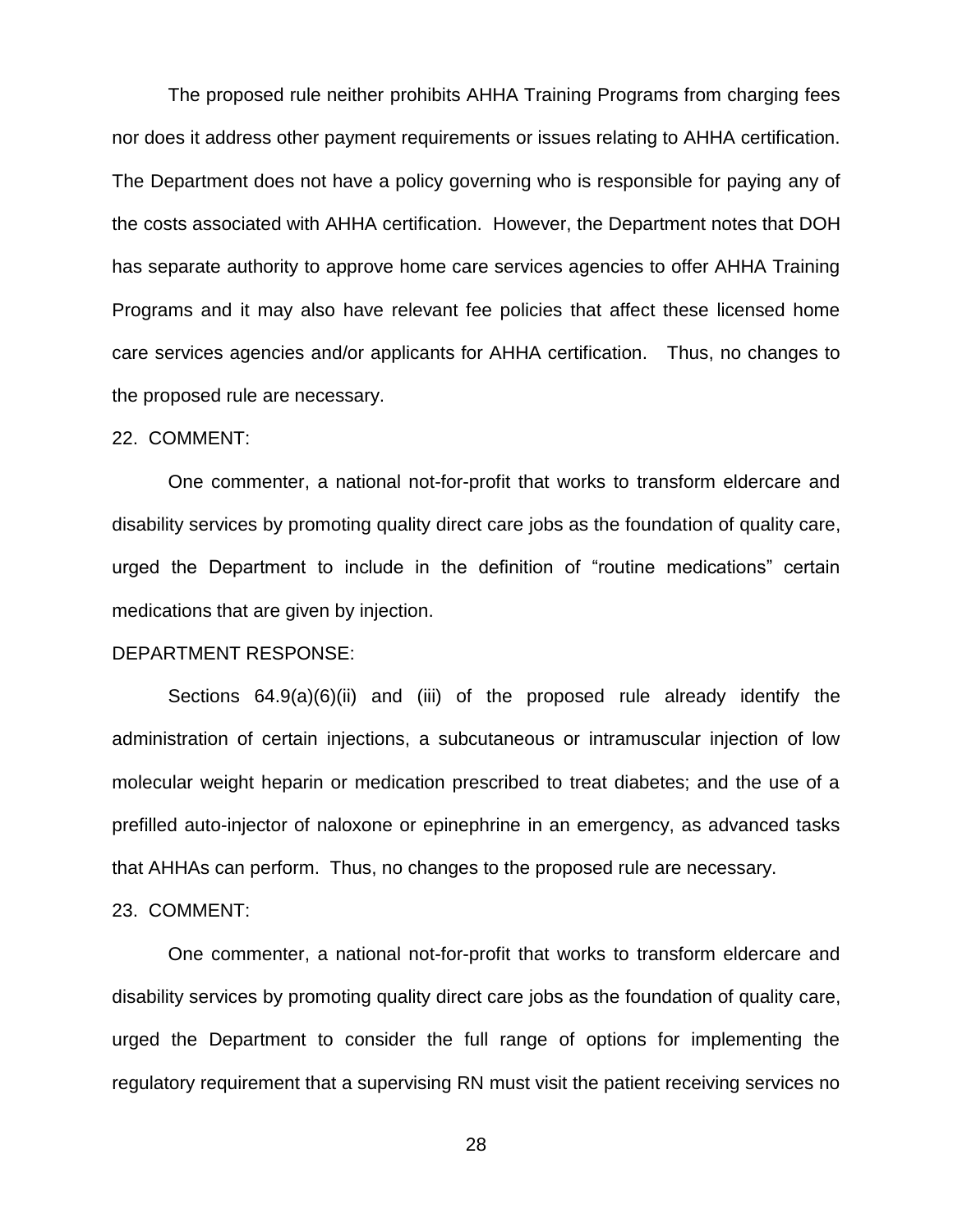less than every two weeks to observe the AHHA perform assigned advanced tasks for clients.

## DEPARTMENT RESPONSE:

The Department will take the commenter's suggestions, regarding the options for implementing section 64.9(a)(7)(iii) of the proposed rule's requirement that a supervising RN must visit the patient receiving services no less than every two weeks to observe the AHHA perform assigned advanced tasks for clients, under consideration and it may issue guidance regarding the implementation of this requirement if it determines that such clarification is necessary in the future.

#### 24. COMMENT:

One commenter, a national not-for-profit that works to transform eldercare and disability services by promoting quality direct care jobs as the foundation of quality care, urged the Department to consult with DOH when developing guidance for AHHA training programs.

# DEPARTMENT RESPONSE:

The Department has and will continue to work with DOH to implement Chapter 471, which includes working with DOH in developing any guidance regarding the AHHA Training Programs.

## 25. COMMENT:

Two commenters, a national not-for-profit that works to transform eldercare and disability services by promoting quality direct care jobs as the foundation of quality care and an association of licensed adult care facility/assisted living residence/assisted living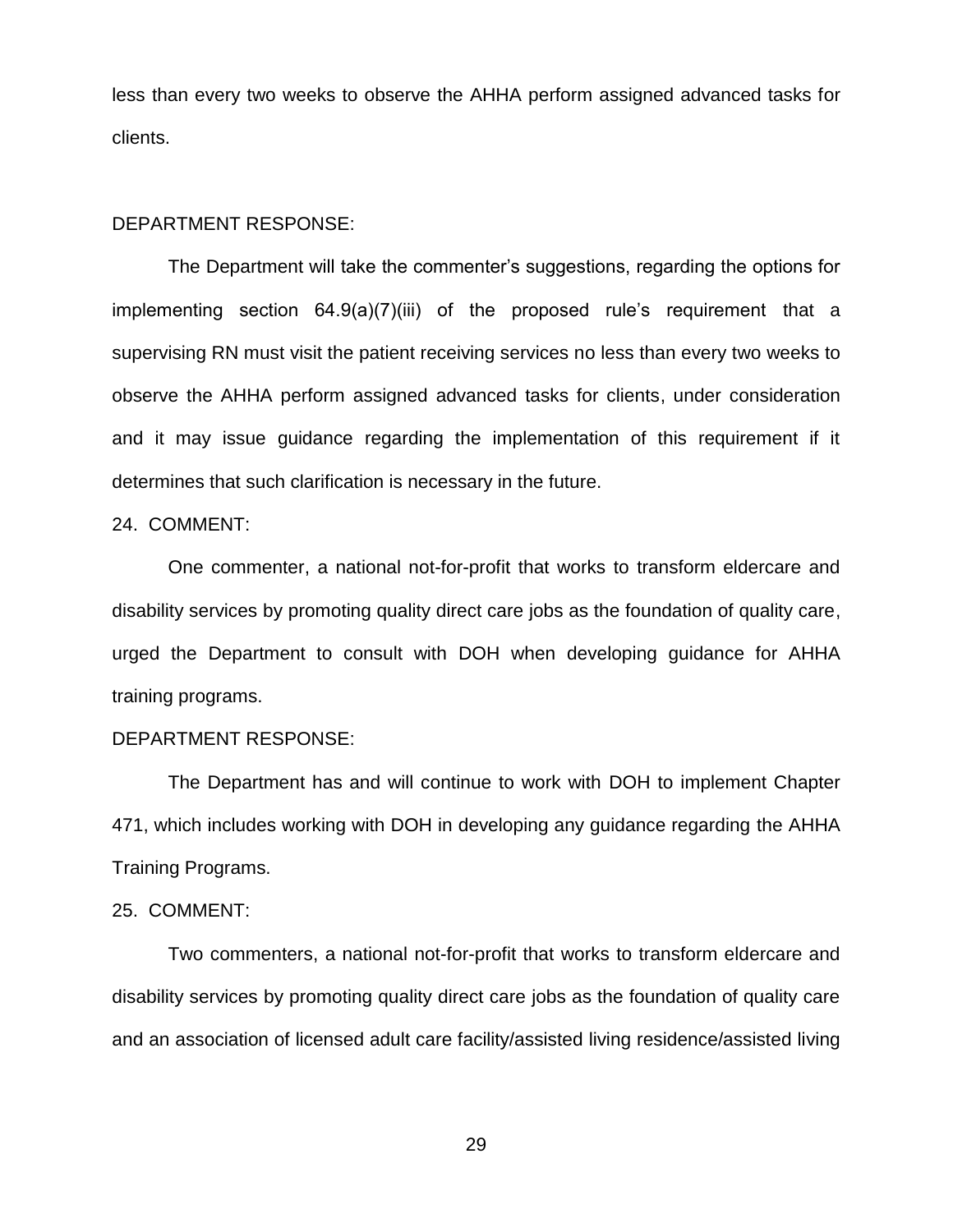program providers, urged the Department to provide details regarding the duration of AHHA certification, as well as renewing AHHA certification.

## DEPARTMENT RESPONSE:

DOH, not the Department, has the statutory authority to determine the both the duration of AHHA certification and standards for renewing it. Thus, this comment is outside the scope of the Department's proposed rule.

#### 26. COMMENT:

One commenter, a national not-for-profit that works to transform eldercare and disability services by promoting quality direct care jobs as the foundation of quality care, urged the Department to revise the regulations to establish a stakeholder work group. DEPARTMENT RESPONSE:

Chapter 471 provided the Department with the authority to establish implementing regulations consistent with the parameters established by the statute. Such parameters did not require the Department to establish such a workgroup. However, the Department may consider feedback from the field when issuing any future guidance on this issue. Thus, no changes to the proposed rule are necessary at this time.

### 27. COMMENT:

One commenter, a national not-for-profit that works to transform eldercare and disability services by promoting quality direct care jobs as the foundation of quality care,